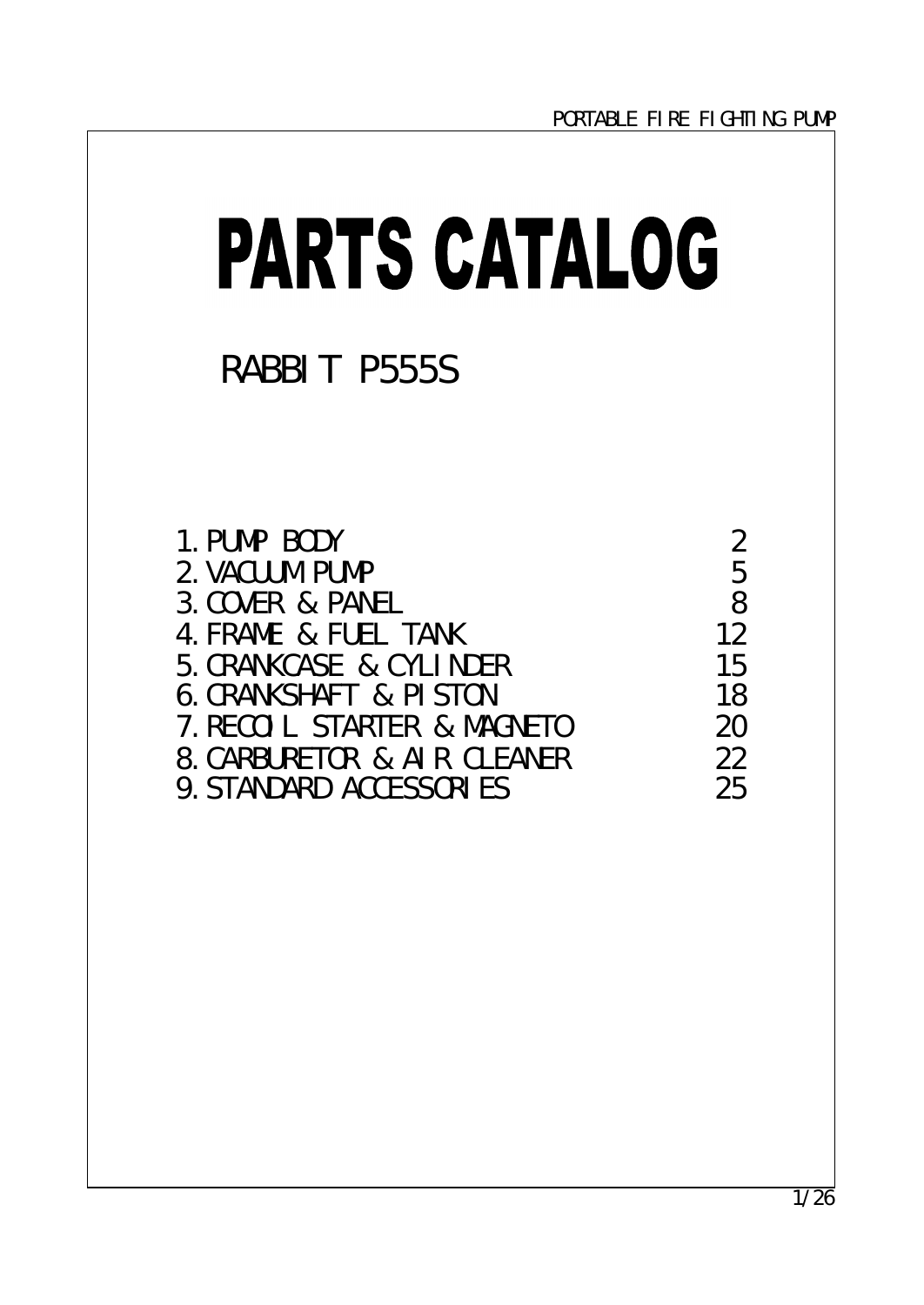

2/26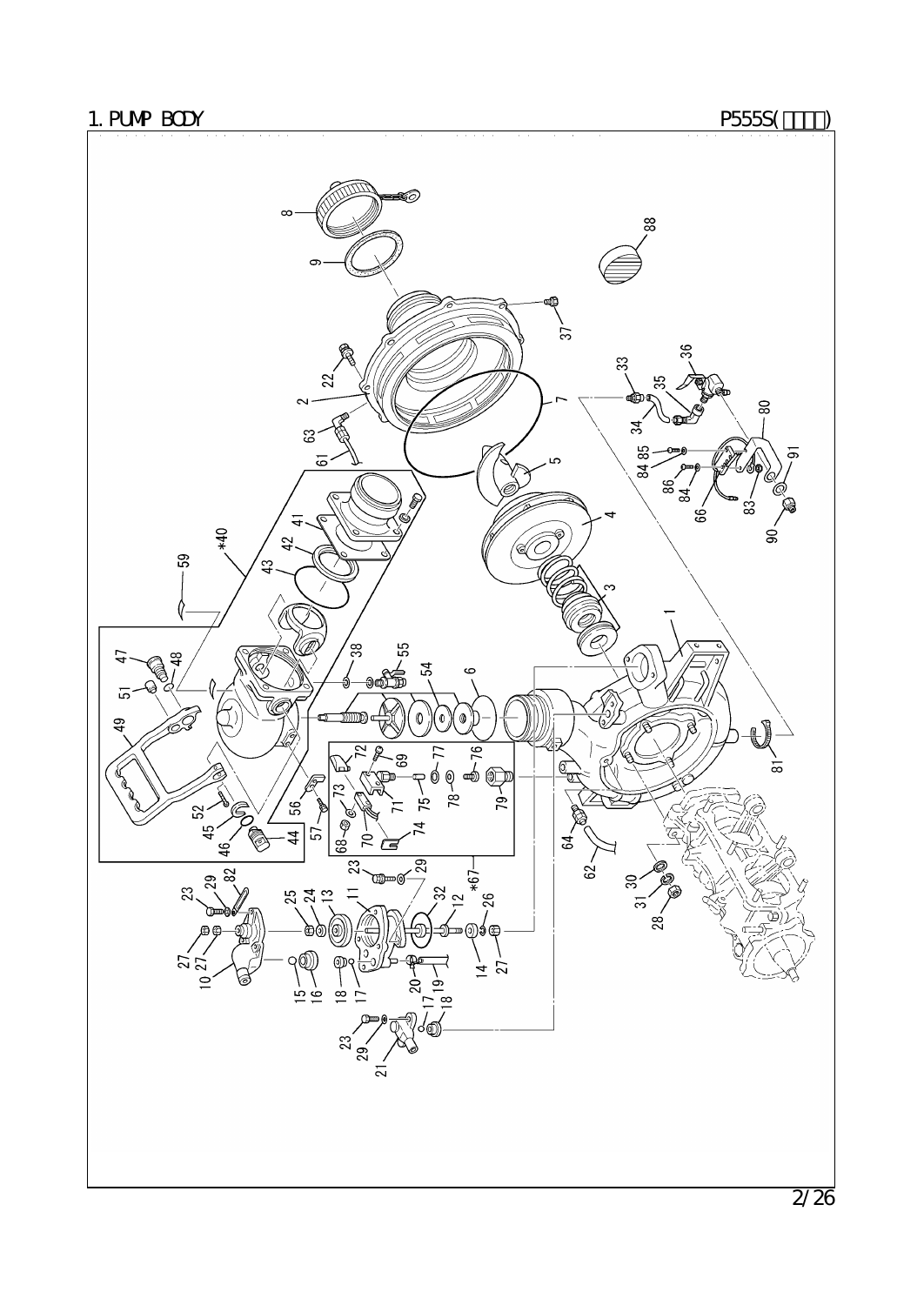# 1. PUMP BODY P555S()

| REF.<br>N <sub>O</sub> | PART NUMBER      | PART NAME             | <b>STD</b><br>PRICE | QIY.                    | <b>REMARKS</b>    |
|------------------------|------------------|-----------------------|---------------------|-------------------------|-------------------|
|                        | 185110090034     | CASE, SPIRAL COMPL    |                     | $\mathbf{1}$            |                   |
|                        | 28511031000      | COVER, PUMP COMPL     |                     | 1                       |                   |
|                        | 38511001000      | MECHAN CAL SEAL       |                     | $\mathbf{1}$            |                   |
|                        | 48511501202-2    | <b>IMPELLER</b>       |                     | $\mathbf{1}$            |                   |
|                        | 5 8551501201     | <b>INDUCER</b>        |                     | 1                       |                   |
|                        | 68501500700      | ORING                 |                     | 1                       |                   |
|                        | 78981501700      | <b>ORING</b>          |                     | $\mathbf{1}$            |                   |
|                        | 88511003000 1    | CAP, PUMP COVER COMPL |                     | $\mathbf{1}$            |                   |
|                        | 98501500800      | PACKING               |                     | 1                       |                   |
|                        | 10 8512500203    | VALVE, BODY 1         |                     | 1                       |                   |
|                        | 11 8512010000    | VALVE, BODY 2 COMPL   |                     | $\mathbf{1}$            |                   |
|                        | 12 8512501800-1  | SHAFT, VALVE          |                     | $\mathbf{1}$            |                   |
|                        | 13 8512008002-1  | VALVE DI APHRAGM      |                     | 1                       |                   |
|                        | 14 8512002001-1  | VALVE COMPL           |                     | $\mathbf{1}$            |                   |
|                        | 15 8552504001    | <b>VALVE</b>          |                     | $\mathbf{1}$            |                   |
|                        | 16 8552504100 1  | PACKING               |                     | 1                       |                   |
|                        | 17 8981502200    | <b>VALVE</b>          |                     | $\boldsymbol{2}$        |                   |
|                        | 18 8424503200    | PACKING               |                     | $\boldsymbol{2}$        |                   |
|                        | 19 8512501901-1  | <b>TUBE</b>           |                     | $\mathbf{1}$            |                   |
|                        | 20 0561139982    | <b>HDSE CLAMP</b>     |                     | 1                       |                   |
|                        | 21 8512500301    | VALVE, BODY           |                     | 1                       |                   |
|                        | 22 0011508250    | <b>BOLT ASSEMBLY</b>  |                     | 8                       | $N\&$ 25 WSW      |
|                        | 23 0016606200    | <b>BOLT</b>           |                     | 8                       | M <sub>0</sub> 20 |
|                        | 24 0200089891    | <b>WASHER</b>         |                     | 1                       |                   |
|                        | 25 0022908000    | <b>NJT</b>            |                     | $\mathbf{1}$            | MB                |
|                        | 26 0203069980    | SPRING WASHER         |                     | 1                       |                   |
|                        | 27 0022906000    | <b>NJT</b>            |                     | 3                       | M <sub>0</sub>    |
|                        | 28 0021808000    | <b>NJT</b>            |                     | $\overline{4}$          | MB                |
|                        | 29 0031006000    | <b>WASHER</b>         |                     | 8                       |                   |
|                        | 30 0031008000    | <b>WASHER</b>         |                     | $\boldsymbol{4}$        |                   |
|                        | 31 0032008000    | SPRING WASHER         |                     | $\overline{\mathbf{4}}$ |                   |
|                        | 32 0062630500    | O RING                |                     | 1                       |                   |
|                        | 33 6978500500    | UNON                  |                     | $\mathbf{1}$            |                   |
|                        | 34 8514501400    | TUBE                  |                     | $\mathbf{1}$            |                   |
|                        | 35 6978500400    | UNON                  |                     | 1                       |                   |
|                        | 36 8511014000    | VALVE ASSY            |                     | 1                       |                   |
|                        | 37 8552502000    | <b>PLUG</b>           |                     | $\mathbf{1}$            |                   |
|                        | 38 0037114000    | <b>GASKET, FI BER</b> |                     | $\boldsymbol{2}$        |                   |
|                        |                  |                       |                     |                         |                   |
|                        | *40 8422017001-2 | VALVE COMPL           |                     | 1                       | INL 41-52         |
|                        | 41 8422501900 1  | PACKING               |                     | $\mathbf{1}$            |                   |
|                        | 42 8422016030    | <b>MAIN SEAL</b>      |                     | $\mathbf{1}$            |                   |
|                        | 43 8422016050    | ORING                 |                     | 1                       |                   |
|                        | 44 8422016060    | <b>SPINLE</b>         |                     | $\mathbf{1}$            |                   |
|                        | 45 8422016110    | <b>LOCK WASHER</b>    |                     | $\mathbf{1}$            |                   |
|                        | 46 8422016120    | O RING                |                     | 1                       |                   |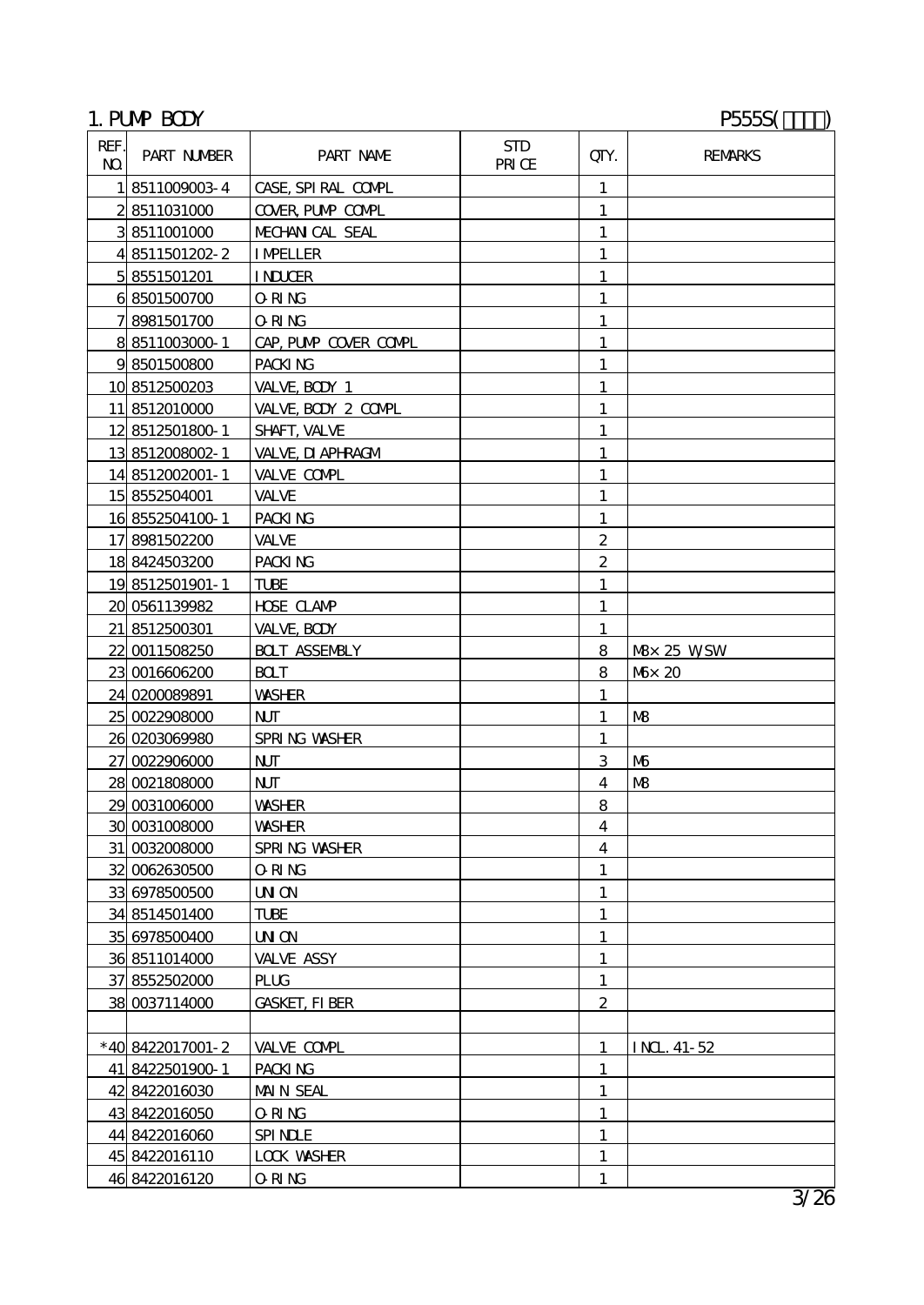# 1. PUMP BODY P555S()

| REF.<br>N <sub>O</sub> | PART NUMBER     | PART NAME             | <b>STD</b><br>PRICE | QTY.             | <b>REMARKS</b>       |
|------------------------|-----------------|-----------------------|---------------------|------------------|----------------------|
|                        | 47 8422016130   | <b>CENTER PIN</b>     |                     | $\mathbf{1}$     |                      |
|                        | 48 8422016140   | ORING                 |                     | 1                |                      |
|                        | 49 8422016150   | <b>HANLE</b>          |                     | $\mathbf{1}$     |                      |
|                        |                 |                       |                     |                  |                      |
|                        | 51 8422016230   | <b>PLUNGER</b>        |                     | 1                |                      |
|                        | 52 8422016240   | <b>SCREW</b>          |                     | 1                |                      |
|                        |                 |                       |                     |                  |                      |
|                        | 54 8502003000   | <b>VALVE UNT</b>      |                     | $\mathbf{1}$     |                      |
|                        | 55 6919003000   | <b>COOK COMPL</b>     |                     | 1                |                      |
|                        | 56 8502500201   | <b>STOPPER</b>        |                     | 1                |                      |
|                        | 57 0011306120   | <b>BOLT ASSEMBLY</b>  |                     | $\mathbf{2}$     | M <sup>3</sup> 12 SW |
|                        |                 |                       |                     |                  |                      |
|                        | 59 8519510900   | <b>LABEL</b>          |                     | 1                |                      |
|                        |                 |                       |                     |                  |                      |
|                        | 61 8514500801-1 | <b>TUBE</b>           |                     | $\mathbf{1}$     |                      |
|                        | 62 8514500901   | <b>TUBE</b>           |                     | 1                |                      |
|                        | 63 8514012000   | <b>UN ON ELBOWSET</b> |                     | 1                |                      |
|                        | 64 8514011000   | <b>UNON SET</b>       |                     | 1                |                      |
|                        |                 |                       |                     |                  |                      |
|                        | 66 8518501301-1 | <b>SWTCH COMPL</b>    |                     | 1                |                      |
|                        | *678508013002-2 | SWTCH COMPL           |                     | 1                | INL 68 79            |
|                        | 68 0021803000   | N                     |                     | $\boldsymbol{2}$ |                      |
|                        | 69 0043703250   | <b>SCREWASSEMBLY</b>  |                     | $\boldsymbol{2}$ | M <sub>25</sub> WSW  |
|                        | 70 8508003001   | SWTCH COMPL           |                     | 1                |                      |
|                        | 71 8508019000   | <b>BODY COMPL</b>     |                     | 1                |                      |
|                        | 72 8508500500   | <b>COVER</b>          |                     | 1                |                      |
|                        | 73 0200039990   | <b>WASHER</b>         |                     | $\boldsymbol{2}$ |                      |
|                        | 74 8508500601   | <b>COVER</b>          |                     | 1                |                      |
|                        | 75 8508500700-1 | <b>SHAFT</b>          |                     | 1                |                      |
|                        | 76 8508500800   | <b>SCREW</b>          |                     | $\mathbf{1}$     |                      |
|                        | 77 8508500900   | <b>WASHER</b>         |                     | $\mathbf{1}$     |                      |
|                        | 78 8508501100   | <b>DI APHRAGM</b>     |                     | 1                |                      |
|                        | 79 8508501200 1 | <b>UNON</b>           |                     | $\mathbf{1}$     |                      |
|                        | 80 8518502000   | <b>STAY, SWTCH</b>    |                     | $\mathbf{1}$     |                      |
|                        | 81 0563749980   | <b>WRE BAND</b>       |                     | 1                |                      |
|                        | 82 0566000250   | <b>CLAMP</b>          |                     | 1                |                      |
|                        | 83 0022803000   | N                     |                     | $\mathbf{1}$     | M <sup>3</sup>       |
|                        | 84 0031103000   | <b>WASHER</b>         |                     | $\boldsymbol{2}$ |                      |
|                        | 85 0043103160   | <b>SCREWPAN HEAD</b>  |                     | $\mathbf{1}$     | M <sub>2</sub> 16    |
|                        | 86 0043103200   | <b>SCREWPAN HEAD</b>  |                     | 1                | M <sub>2</sub> 20    |
|                        |                 |                       |                     |                  |                      |
|                        | 88 8511501800   | <b>STRAINER</b>       |                     | $\mathbf{1}$     |                      |
|                        |                 |                       |                     |                  |                      |
|                        | 90 8055500400 1 | <b>UN ON SOCKET</b>   |                     | $\mathbf{1}$     |                      |
|                        | 91 0037114000   | <b>GASKET, FI BER</b> |                     | $\mathbf{1}$     |                      |
|                        |                 |                       |                     |                  |                      |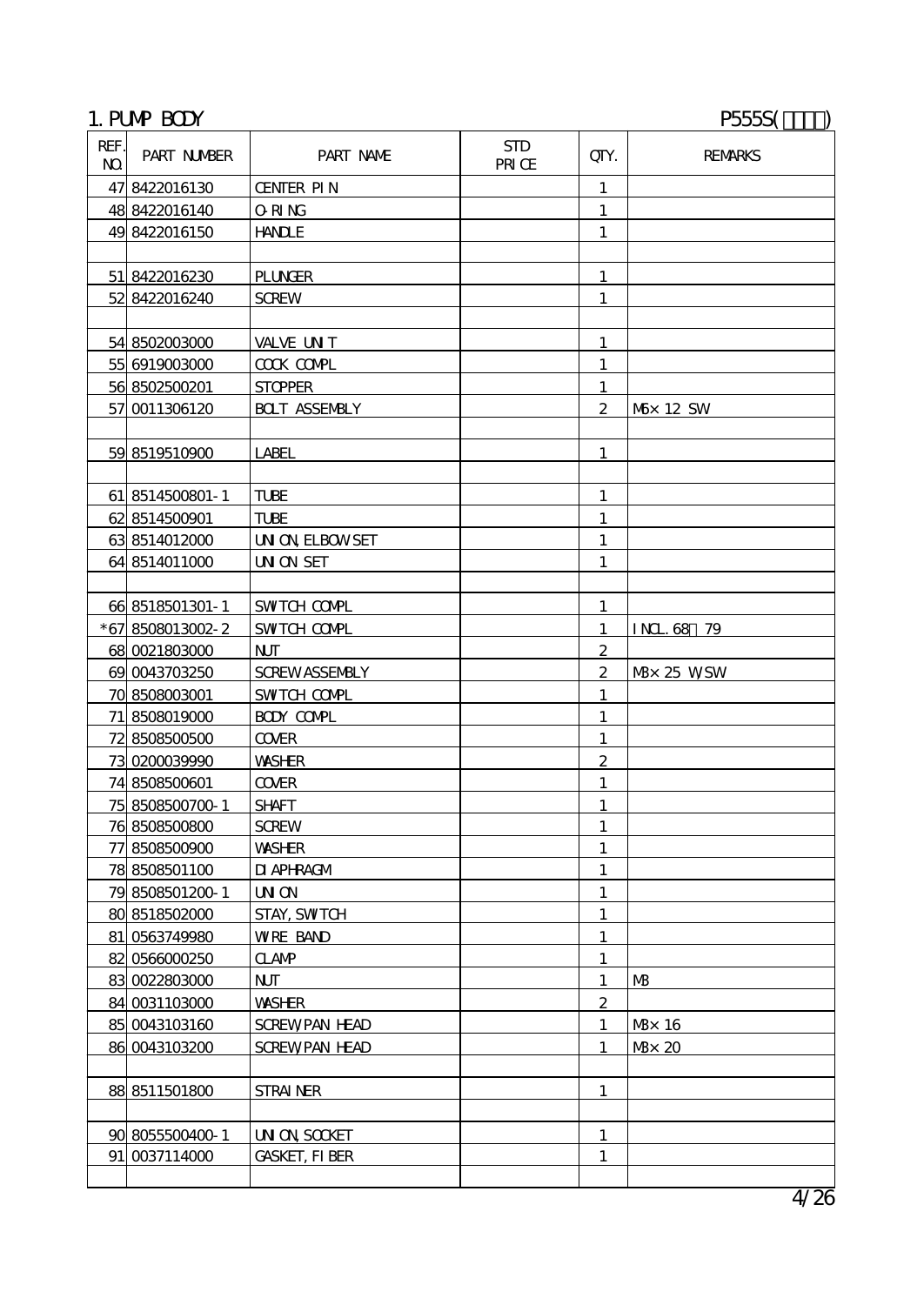2. VACUM PUMP P555S(THE PSESS(THE PSESS(THE PSESS(THE PSESS(THE PSESS)

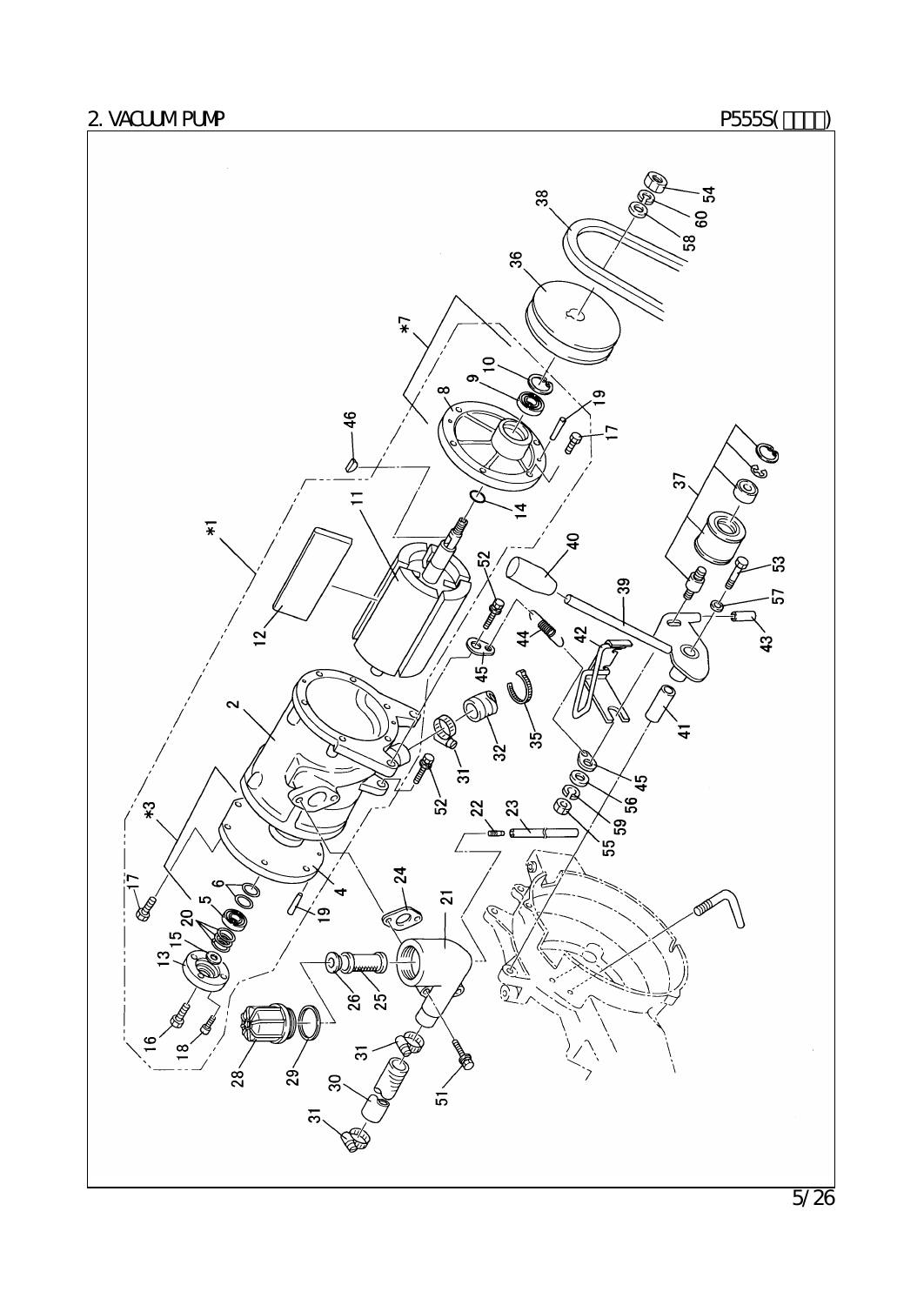# 2. VACUM PUMP P555S(T)

| REF.<br>$\mathbf{M}$ | PART NUMBER       | PART NAME                   | <b>STD</b><br>PRICE | QTY.                    | <b>REMARKS</b>  |
|----------------------|-------------------|-----------------------------|---------------------|-------------------------|-----------------|
|                      | $*1$   8513032000 | VACUMPUMP ASSY              |                     | $\mathbf{1}$            | INL 2-20        |
|                      | 28513027000       | <b>BOX, VACUMPUMP COMPL</b> |                     | $\mathbf{1}$            |                 |
|                      | *38513019000      | <b>COVER VACUMPUMP 1</b>    |                     | $\mathbf{1}$            | INL 4, 5, 6     |
|                      | 48513503000       | <b>COVER VACUMPUMP 1</b>    |                     | $\mathbf{1}$            |                 |
|                      | 58513019010       | <b>BEARING</b>              |                     | $\mathbf{1}$            | SUS             |
|                      | 6 8513019020      | <b>WAVE WASHER</b>          |                     | $\boldsymbol{2}$        | <b>SUS304</b>   |
|                      | *78513020000      | COVER, VACUMPUMP 2          |                     | $\mathbf{1}$            | INL 8, 9, 10    |
|                      | 88513503100       | <b>COVER VACUMPUMP 2</b>    |                     | 1                       |                 |
|                      | 98513020010       | <b>BEARING</b>              |                     | 1                       | SUS             |
|                      | 10 8513020020     | SNAPRING INVER              |                     | $\mathbf{1}$            | SUS H35         |
|                      | 11 8513502600     | ROTOR, VACUMPUMP            |                     | 1                       |                 |
|                      | 12 8513504500     | <b>BLADE</b>                |                     | $\overline{\mathbf{4}}$ |                 |
|                      | 13 8513502800     | <b>COVER, BEARING</b>       |                     | $\mathbf{1}$            |                 |
|                      | 14 0062620160     | <b>ORING</b>                |                     | $\boldsymbol{2}$        | P16             |
|                      | 15 8513016010     | <b>WASHER</b>               |                     | 1                       | <b>SUS</b>      |
|                      | 16 8513016020     | <b>BOLT</b>                 |                     | $\mathbf{1}$            | <b>SUS</b>      |
|                      | 178513016030      | <b>BCLT</b>                 |                     | 12                      | <b>SUS</b>      |
|                      | 18 8513016040     | SOCKET HEAD BOLT            |                     | 4                       | <b>SUS</b>      |
|                      | 19 8513016050     | <b>TAPER PIN</b>            |                     | $\overline{c}$          | <b>SUS</b>      |
|                      | 20 8513016060     | <b>SHM</b>                  |                     | 1                       | 3               |
|                      | 21 8513502301     | <b>CASE, FILTER</b>         |                     | $\mathbf{1}$            |                 |
|                      | 22 8513501700 1   | <b>UN ON HDSE</b>           |                     | $\mathbf{1}$            |                 |
|                      | 23 0851259950     | <b>TUBE</b>                 |                     | $\mathbf{1}$            |                 |
|                      | 24 8513503600     | PACKING                     |                     | $\mathbf{1}$            |                 |
|                      | 25 8423025000     | STRAINER COMPL              |                     | $\mathbf{1}$            |                 |
|                      | 26 8425500900     | <b>GROMMET</b>              |                     | 1                       |                 |
|                      |                   |                             |                     |                         |                 |
|                      | 28 8513502400     | $\alpha$                    |                     | $\mathbf{1}$            |                 |
|                      | 29 8513502500     | PACKING                     |                     | $\mathbf{1}$            |                 |
|                      | 30 8424502401     | PIPE                        |                     | $\mathbf{1}$            | 26 x 19, 260L   |
|                      | 31 0561359990     | <b>HDSE CLAMP</b>           |                     | 3                       |                 |
|                      | 32 8513501201-1   | <b>HDSE</b>                 |                     | $\mathbf{1}$            | 33x<br>25, 425L |
|                      |                   |                             |                     |                         |                 |
|                      | 35 0563749970     | <b>WRE BAND</b>             |                     | $\boldsymbol{2}$        |                 |
|                      | 36 8513501800 1   | PULLEY, DRIVEN              |                     | 1                       |                 |
|                      | 37 8513014000     | PULLEY, TENSI ON ASSY       |                     | $\mathbf{1}$            |                 |
|                      | 38 8403500900     | <b>V BELT</b>               |                     | 1                       | A 29            |
|                      | 39 8513011004     | LEVER SUCTI ON COMPL        |                     | $\mathbf{1}$            |                 |
|                      | 40 0638099990     | <b>GRIP</b>                 |                     | 1                       |                 |
|                      | 41 8513500502     | <b>COLLAR</b>               |                     | $\mathbf{1}$            |                 |
|                      | 42 8513500605-1   | <b>GUDE BELT</b>            |                     | $\mathbf{1}$            |                 |
|                      | 43 8513501002-1   | <b>HDSE</b>                 |                     | 1                       |                 |
|                      | 44 8513500800 1   | <b>SPRING</b>               |                     | $\mathbf{1}$            |                 |
|                      | 45 8981502600     | <b>PLATE</b>                |                     | $\boldsymbol{2}$        |                 |
|                      | 46 0323049950     | <b>VOORUFF KEY</b>          |                     | 1                       |                 |
|                      |                   |                             |                     |                         |                 |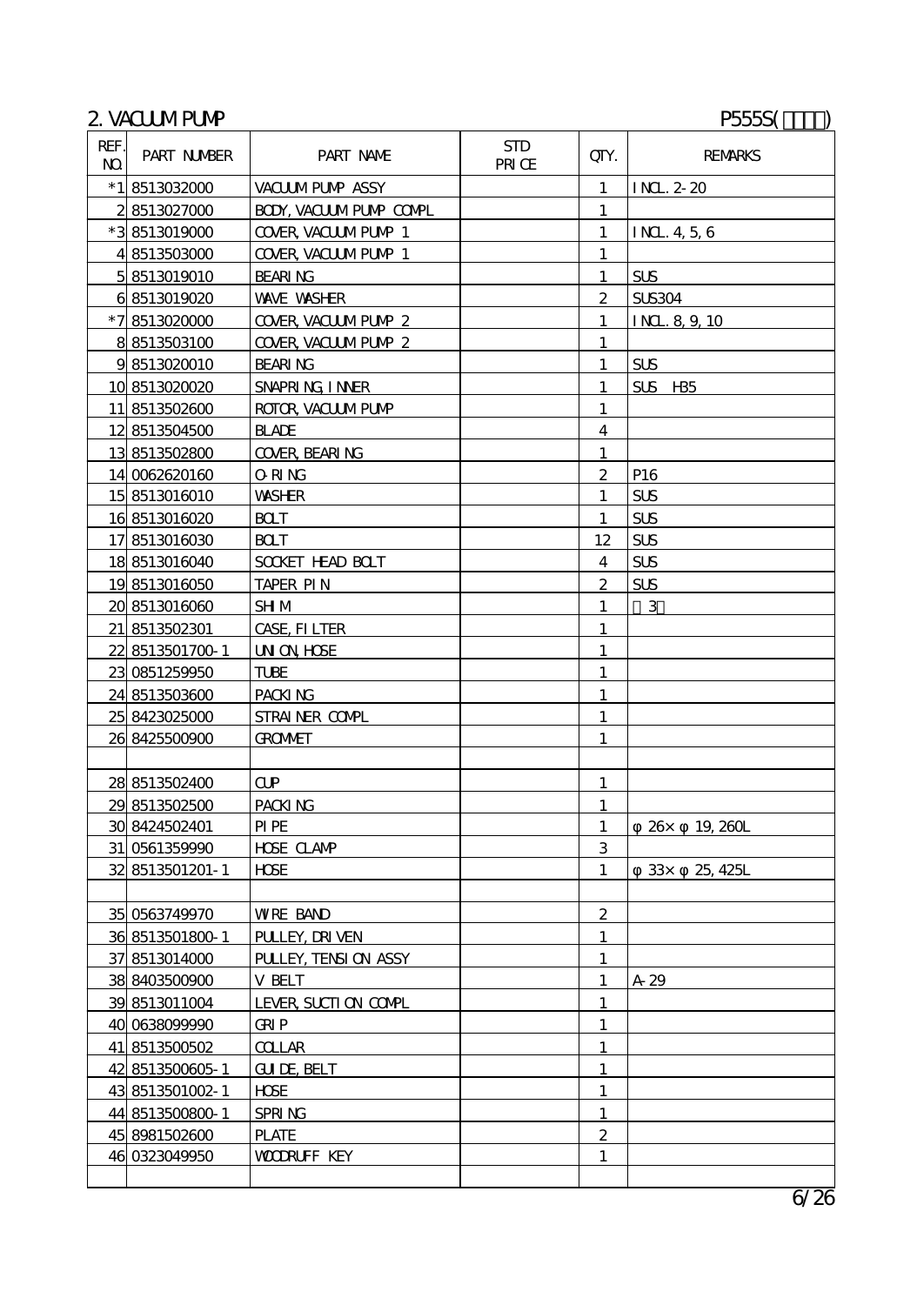# 2. VACUM PUMP P555S(T)

| REF.<br>$\bf{N\!O}$ | PART NUMBER   | PART NAME              | $\operatorname{STD}$<br>$\overline{\text{PRI}}$ $\text{CE}$ | QTY.             | <b>REMARKS</b>      |
|---------------------|---------------|------------------------|-------------------------------------------------------------|------------------|---------------------|
|                     | 51 0011506200 | <b>BOLT ASSEMBLY</b>   |                                                             | $\boldsymbol{2}$ |                     |
|                     | 52 0011808250 | <b>BOLT ASSEMBLY</b>   |                                                             | 3                | <b>CROSS RECESS</b> |
|                     | 53 0016608400 | <b>BOLT</b>            |                                                             | $\mathbf{1}$     |                     |
|                     | 54 0022810000 | $\mathbf{N}\mathbf{I}$ |                                                             | $\mathbf{1}$     |                     |
|                     | 55 0022808000 | $\mathbf{N}$           |                                                             | $\mathbf{1}$     |                     |
|                     | 56 0031008000 | <b>WASHER</b>          |                                                             | $\mathbf{1}$     |                     |
|                     | 57 0031108000 | <b>WASHER</b>          |                                                             | $\mathbf{1}$     |                     |
|                     | 58 0031112000 | <b>WASHER</b>          |                                                             | $\mathbf{1}$     |                     |
|                     | 59 0032008000 | <b>SPRING WASHER</b>   |                                                             | $\mathbf{1}$     |                     |
|                     | 60 0032010000 | <b>SPRING WASHER</b>   |                                                             | $\mathbf{1}$     |                     |
|                     |               |                        |                                                             |                  |                     |
|                     |               |                        |                                                             |                  |                     |
|                     |               |                        |                                                             |                  |                     |
|                     |               |                        |                                                             |                  |                     |
|                     |               |                        |                                                             |                  |                     |
|                     |               |                        |                                                             |                  |                     |
|                     |               |                        |                                                             |                  |                     |
|                     |               |                        |                                                             |                  |                     |
|                     |               |                        |                                                             |                  |                     |
|                     |               |                        |                                                             |                  |                     |
|                     |               |                        |                                                             |                  |                     |
|                     |               |                        |                                                             |                  |                     |
|                     |               |                        |                                                             |                  |                     |
|                     |               |                        |                                                             |                  |                     |
|                     |               |                        |                                                             |                  |                     |
|                     |               |                        |                                                             |                  |                     |
|                     |               |                        |                                                             |                  |                     |
|                     |               |                        |                                                             |                  |                     |
|                     |               |                        |                                                             |                  |                     |
|                     |               |                        |                                                             |                  |                     |
|                     |               |                        |                                                             |                  |                     |
|                     |               |                        |                                                             |                  |                     |
|                     |               |                        |                                                             |                  |                     |
|                     |               |                        |                                                             |                  |                     |
|                     |               |                        |                                                             |                  |                     |
|                     |               |                        |                                                             |                  |                     |
|                     |               |                        |                                                             |                  |                     |
|                     |               |                        |                                                             |                  |                     |
|                     |               |                        |                                                             |                  |                     |
|                     |               |                        |                                                             |                  |                     |
|                     |               |                        |                                                             |                  |                     |
|                     |               |                        |                                                             |                  |                     |
|                     |               |                        |                                                             |                  |                     |
|                     |               |                        |                                                             |                  |                     |
|                     |               |                        |                                                             |                  |                     |
|                     |               |                        |                                                             |                  |                     |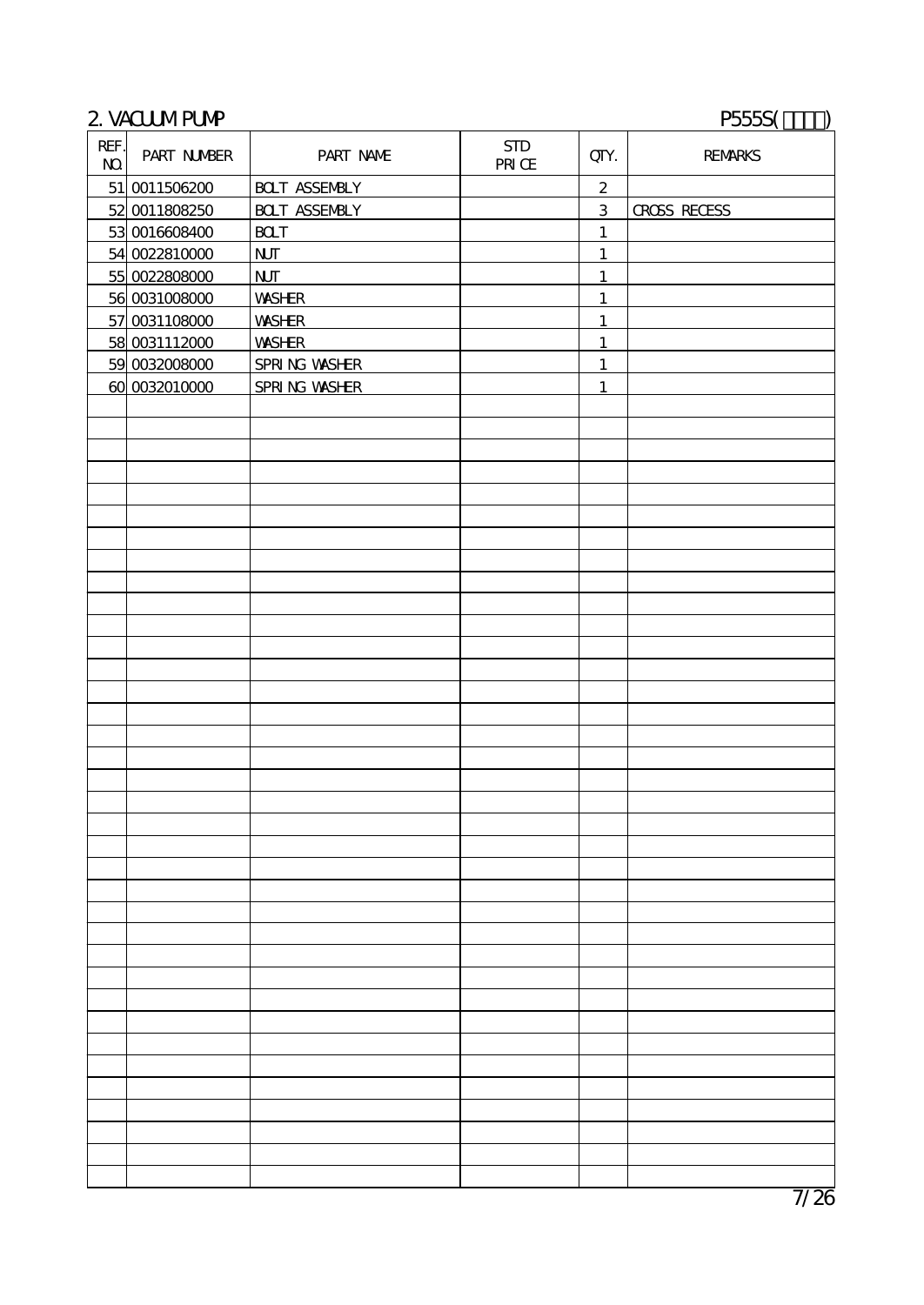

8/26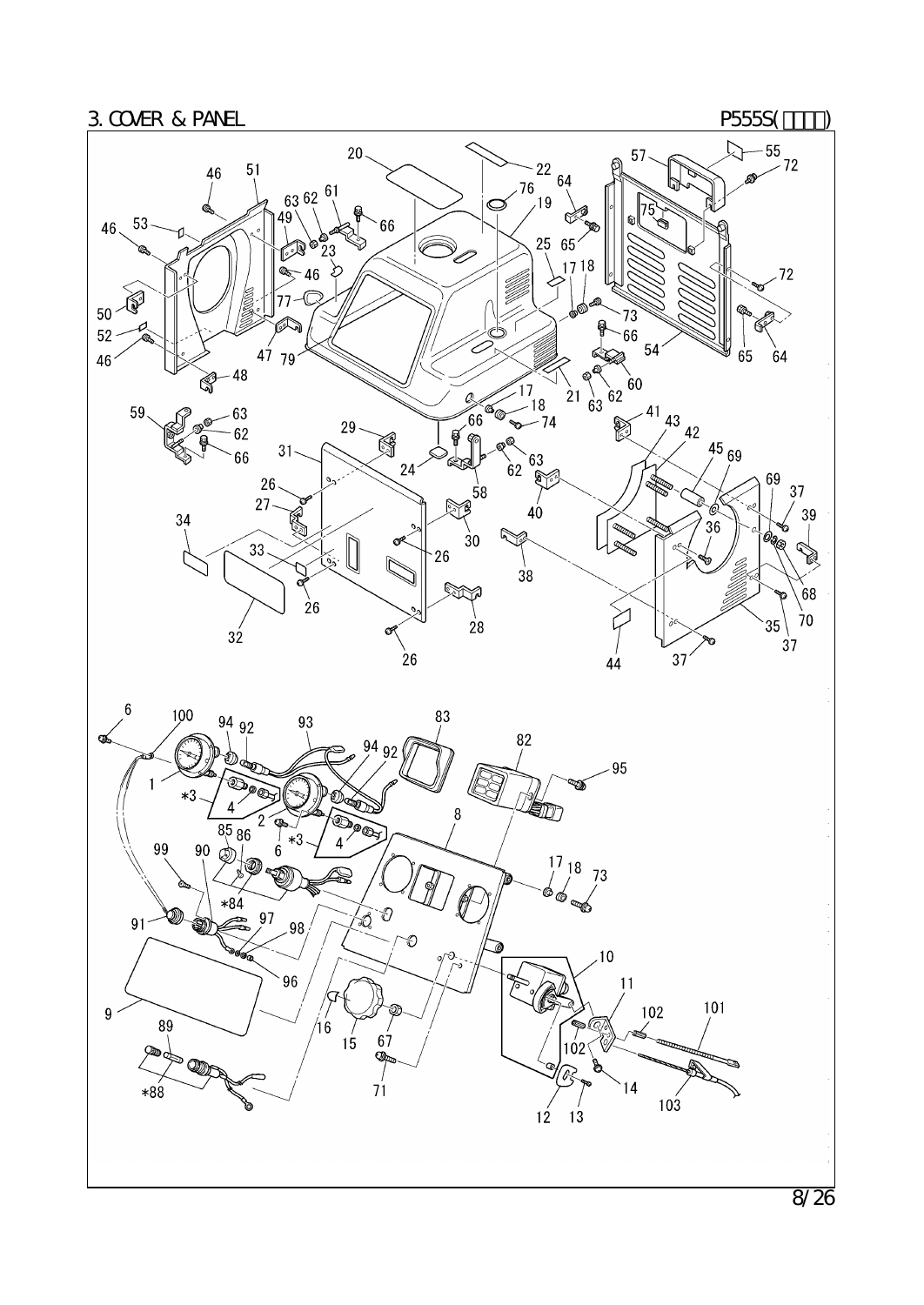|                        | 3 COVER & PANEL<br>P555S |                              |                      |                  |                            |  |
|------------------------|--------------------------|------------------------------|----------------------|------------------|----------------------------|--|
| REF.<br>N <sub>O</sub> | PART NUMBER              | PART NAME                    | <b>STD</b><br>PRI CE | QIY.             | <b>REMARKS</b>             |  |
|                        | 18514016000              | GALGE, VACUM COMPL           |                      | $\mathbf{1}$     |                            |  |
|                        | 28514017000              | <b>GALGE, PRESSURE COMPL</b> |                      | 1                |                            |  |
|                        | *38514013001             | <b>UN ON GALGE SET</b>       |                      | $\boldsymbol{2}$ | $\overline{IM}$ 4          |  |
|                        | 48514501200              | PACKING                      |                      | 1                |                            |  |
|                        |                          |                              |                      |                  |                            |  |
|                        | 6 0043503080             | <b>SCREWASSEMBLY</b>         |                      | 8                | M <sub>2</sub> 8 SW        |  |
|                        |                          |                              |                      |                  |                            |  |
|                        | 8 8515018003 1           | PANEL, INSTURUMENT COMPL     |                      | 1                |                            |  |
|                        | 98519511000              | LABEL, INSTRUMENT PANEL      |                      | 1                |                            |  |
|                        | 10 8515501800            | <b>THROTTLE COMPL</b>        |                      | 1                |                            |  |
|                        | 11 8515502800            | LEVER THROITLE               |                      | 1                |                            |  |
|                        | 12 8515500600            | STOPPER THROTTLE             |                      | $\mathbf{1}$     |                            |  |
|                        | 13 0043505160            | <b>SCREWASSEMBLY</b>         |                      | 1                | M <sub>3</sub> 16 SW       |  |
|                        | 14 0043105100            | <b>SCREWPAN HEAD</b>         |                      | 1                | $M\!\!\!\!\!\sim 10$       |  |
|                        | 15 8455031001            | KNOB THROITLE COMPL          |                      | $\mathbf{1}$     |                            |  |
|                        | 16 8329506200            | LABEL, THROTTLE              |                      | $\mathbf{1}$     |                            |  |
|                        | 17 8425500600            | <b>SPACER</b>                |                      | 8                |                            |  |
|                        | 18 8425501000            | <b>GROMMET</b>               |                      | 8                |                            |  |
|                        | 19 8515024003 1          | $C \times R$ (U)             |                      | $\mathbf{1}$     |                            |  |
|                        | 20 8519511100 1          | LABEL, CPERATI ON            |                      | 1                |                            |  |
|                        | 21 8519511200            | <b>LABEL</b>                 |                      | $\mathbf{1}$     |                            |  |
|                        | 22 8519504100            | LABEL, CAUII ON              |                      | 1                |                            |  |
|                        | 23 8519511400            | LABEL, COCK                  |                      | $\mathbf{1}$     |                            |  |
|                        | 24 8505037000            | DAMPER COMPL                 |                      | 4                |                            |  |
|                        | 25 8519511900            | LABEL, STRAINER              |                      | 1                |                            |  |
|                        | 26 0043703100            | <b>SCREWASSEMBLY</b>         |                      | 8                | M <sub>2</sub> x 10 WSW    |  |
|                        | 27 8515025052            | STAY 4                       |                      | $\mathbf{1}$     |                            |  |
|                        | 28 8515025042            | STAY 3                       |                      | 1                |                            |  |
|                        | 29 8515025031            | STAY 2                       |                      | 1                |                            |  |
|                        | 30 8515025021            | STAY 1                       |                      | $\mathbf{1}$     |                            |  |
|                        | 31 8515025013            | <b>COVER(F)</b>              |                      | $\mathbf{1}$     |                            |  |
|                        | 32 8519503401            | LABEL, MOEL                  |                      | 1                |                            |  |
|                        | 33 0736409160            | LABEL, CL                    |                      | 1                |                            |  |
|                        | 34 8519511800            | LABEL, DRAIN                 |                      | $\mathbf{1}$     |                            |  |
|                        | 35 8515026015            | COVER(R)                     |                      | $\mathbf{1}$     |                            |  |
|                        | 36 0041103100            | SCREWCCUNIER SUNK HEAD       |                      | $\boldsymbol{2}$ | $M\!\!\!\!\!\sim 10$       |  |
|                        | 37 0043703100            | <b>SCREWASSEMBLY</b>         |                      | 6                | $M\!\!\!\!\!\times 10$ WSW |  |
|                        | 38 8515026052            | STAY 4                       |                      | $\mathbf{1}$     |                            |  |
|                        | 39 8515026042            | STAY 3                       |                      | $\mathbf{1}$     |                            |  |
|                        | 40 8515026032            | STAY 2                       |                      | 1                |                            |  |
|                        | 41 8515026022            | STAY 1                       |                      | $\mathbf{1}$     |                            |  |
|                        | 42 8515501500            | PLATE, CBSTRUCTOR            |                      | $\mathbf{1}$     |                            |  |
|                        | 43 8515501600            | <b>INSULATOR</b>             |                      | 1                |                            |  |
|                        | 44 8519511700            | LABEL, OPERAITION            |                      | 1                |                            |  |
|                        | 45 0230049960            | <b>SPACER</b>                |                      | $\mathbf 5$      |                            |  |
|                        | 46 0043703100            | <b>SCREWASSEMBLY</b>         |                      | 8                | $M\!\!\!\!\!\times 10$ WSW |  |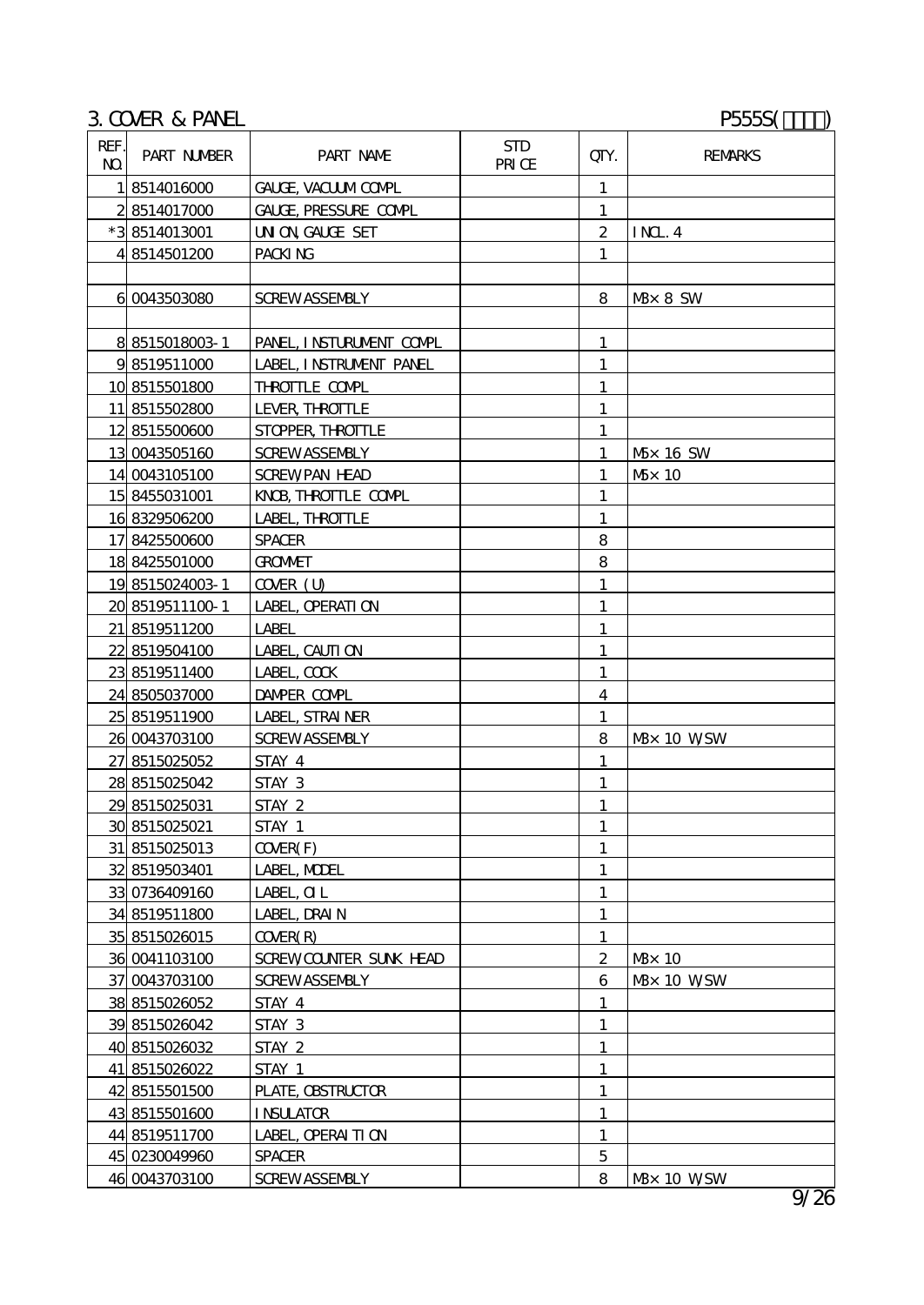# 3. COVER & PANEL P555S()

| REF.<br>N <sub>O</sub> | PART NUMBER      | PART NAME               | <b>STD</b><br>PRICE | QTY.                    | <b>REMARKS</b>        |
|------------------------|------------------|-------------------------|---------------------|-------------------------|-----------------------|
|                        | 47 8515026052    | STAY 4                  |                     | $\mathbf{1}$            |                       |
|                        | 48 8515026042    | STAY 3                  |                     | $\mathbf{1}$            |                       |
|                        | 49 8515026032    | STAY 2                  |                     | $\mathbf{1}$            |                       |
|                        | 50 8515026022    | STAY 1                  |                     | 1                       |                       |
|                        | 51 8515027014    | COVER (L)               |                     | $\mathbf{1}$            |                       |
|                        | 52 8519511500    | LABEL, DRAIN COOK       |                     | 1                       |                       |
|                        | 53 8519511600    | LABEL, DRAIN COOK       |                     | 1                       |                       |
|                        | 54 8515028003 1  | COVER (RR) COVPL        |                     | 1                       |                       |
|                        | 55 8519511300    | LABEL, CAUTI ON         |                     | 1                       |                       |
|                        |                  |                         |                     |                         |                       |
|                        | 57 8515029002    | <b>COVER PLUG</b>       |                     | 1                       |                       |
|                        | 58 8515032004    | STAY, COVER (U) 1 COVPL |                     | 1                       |                       |
|                        | 59 8515033005    | STAY, COVER (U) 2 COVPL |                     | $\mathbf{1}$            |                       |
|                        | 60 8515034002    | STAY, COVER (R) COVPL   |                     | 1                       |                       |
|                        | 61 8515035003    | STAY, COVER (L) COMPL   |                     | 1                       |                       |
|                        | 62 8515500400    | <b>GROMMET</b>          |                     | $\overline{4}$          |                       |
|                        | 63 0170069960    | <b>NJT</b>              |                     | $\overline{\mathbf{4}}$ | M <sub>0</sub>        |
|                        | 64 8515038000 1  | STAY, COVER (RR) COMPL  |                     | $\boldsymbol{z}$        |                       |
|                        | 65 0011306120    | <b>BOLT ASSEMBLY</b>    |                     | $\boldsymbol{2}$        | M <sub>b</sub> 12 SW  |
|                        | 66 0011306140    | <b>BOLT ASSEMBLY</b>    |                     | 4                       | M <sub>b</sub> 14 SW  |
|                        | 67 0022808000    | <b>NJT</b>              |                     | 1                       | MB                    |
|                        | 68 0024304001    | CAP NJT                 |                     | $\overline{5}$          | M <sub>4</sub>        |
|                        | 69 0031104000    | <b>WASHER</b>           |                     | 10                      | M <sub>4</sub>        |
|                        | 70 0032004000    | SPRING WASHER           |                     | $\mathbf 5$             |                       |
|                        | 71 0043506200    | <b>SCREWASSEMBLY</b>    |                     | $\boldsymbol{2}$        | M <sub>0</sub> 20 SW  |
|                        | 72 0043706123    | <b>SCREWASSEMBLY</b>    |                     | 6                       | M <sub>b</sub> 12 WSW |
|                        | 73 0043706200    | <b>SCREWASSEMBLY</b>    |                     | 7                       | M <sub>3</sub> 20 WSW |
|                        | 74 0140069900    | <b>SCREW</b>            |                     | 1                       | M <sub>b</sub> 16     |
|                        | 75 8515500800    | <b>GUARD</b>            |                     | $\mathbf{1}$            |                       |
|                        | 76 8515500900    | <b>GUARD</b>            |                     | $\mathbf{1}$            |                       |
|                        | 77 8515501000    | <b>GLARD</b>            |                     | $\mathbf{1}$            |                       |
|                        |                  |                         |                     |                         |                       |
|                        | 79 8515501300    | <b>GUARD</b>            |                     | $\mathbf{1}$            |                       |
|                        |                  |                         |                     |                         |                       |
|                        | 82 8518038001    | <b>MON TOR ASSY</b>     |                     | $\mathbf{1}$            |                       |
|                        | 83 8518500101    | <b>GUARD, MON TOR</b>   |                     | $\mathbf{1}$            |                       |
|                        | *84 8518011004   | SWTCH COMPL             |                     | 1                       | <b>INL 85, 86</b>     |
|                        | 85 8518503100    | KNOB, SWTCH             |                     | $\mathbf{1}$            |                       |
|                        | 86 8518500630    | SCREW                   |                     | $\mathbf{1}$            |                       |
|                        |                  |                         |                     |                         |                       |
|                        | *88 8518002002-1 | <b>BOX FUSE ASSY</b>    |                     | $\mathbf{1}$            | <b>INL 89</b>         |
|                        | 89 0080210300    | <b>FLSE</b>             |                     | 1                       |                       |
|                        | 90 8428501000    | RECEPTACLE COMPL        |                     | $\mathbf{1}$            |                       |
|                        | 91 8428500800    | CAP, RECEPTACLE         |                     | $\mathbf{1}$            |                       |
|                        | 92 8518008000    | $L1$ GHT                |                     | $\boldsymbol{z}$        |                       |
|                        | 93 8518009001    | SOCKET COMPL            |                     | $\mathbf{1}$            |                       |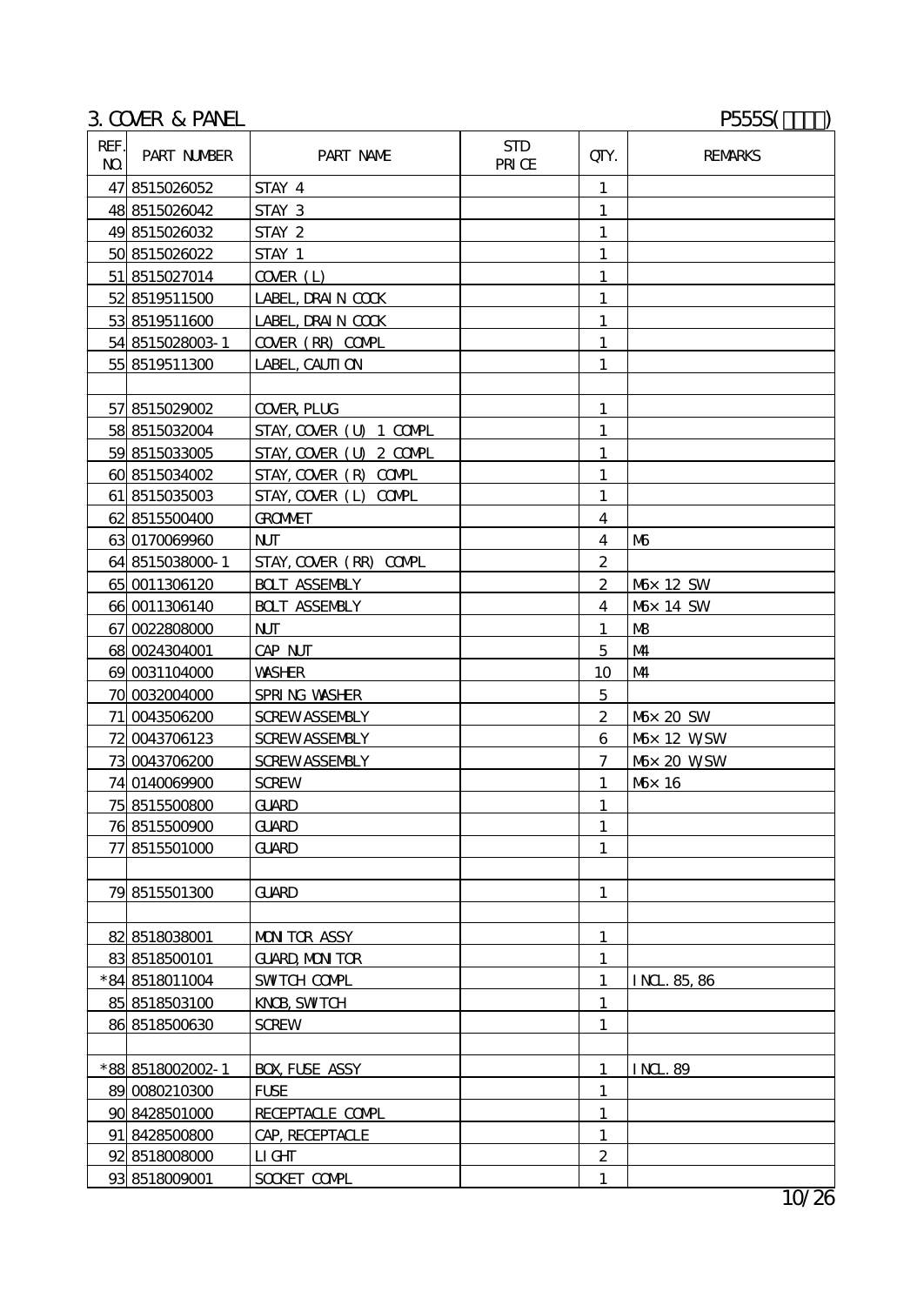## 3. COVER & PANEL P555S( $\qquad$ )

| REF.<br>$\bf{N\!O}$ | PART NUMBER    | PART NAME              | <b>STD</b><br>PRI Œ | QTY.             | <b>REMARKS</b>       |
|---------------------|----------------|------------------------|---------------------|------------------|----------------------|
|                     | 94 8518010002  | <b>HLDER LIGHT</b>     |                     | $\boldsymbol{z}$ |                      |
|                     | 95 0011605120  | <b>BOLT ASSEMBLY</b>   |                     | $\boldsymbol{2}$ | M <sub>x</sub> 12 SW |
|                     | 96 0021703000  | N                      |                     | $\mathbf{1}$     | M <sup>3</sup>       |
|                     | 97 0031003000  | <b>WASHER</b>          |                     | $\mathbf{1}$     |                      |
|                     | 98 0032003000  | SPRING WASHER          |                     | $\mathbf{1}$     |                      |
|                     | 99 0041103100  | SCREWCCUNIER SUNK HEAD |                     | 3                | M <sub>3</sub> 10    |
|                     | 100 8518502400 | <b>STRAP</b>           |                     | $\mathbf{1}$     |                      |
|                     | 101 8054501900 | <b>SHAFT, ADJUST</b>   |                     | $\mathbf{1}$     |                      |
|                     | 102 8054501800 | <b>NJT, ADJUST</b>     |                     | $\overline{2}$   |                      |
|                     | 103 8054004003 | WRE OIL PUNP COMPL     |                     | $\mathbf{1}$     |                      |
|                     |                |                        |                     |                  |                      |
|                     |                |                        |                     |                  |                      |
|                     |                |                        |                     |                  |                      |
|                     |                |                        |                     |                  |                      |
|                     |                |                        |                     |                  |                      |
|                     |                |                        |                     |                  |                      |
|                     |                |                        |                     |                  |                      |
|                     |                |                        |                     |                  |                      |
|                     |                |                        |                     |                  |                      |
|                     |                |                        |                     |                  |                      |
|                     |                |                        |                     |                  |                      |
|                     |                |                        |                     |                  |                      |
|                     |                |                        |                     |                  |                      |
|                     |                |                        |                     |                  |                      |
|                     |                |                        |                     |                  |                      |
|                     |                |                        |                     |                  |                      |
|                     |                |                        |                     |                  |                      |
|                     |                |                        |                     |                  |                      |
|                     |                |                        |                     |                  |                      |
|                     |                |                        |                     |                  |                      |
|                     |                |                        |                     |                  |                      |
|                     |                |                        |                     |                  |                      |
|                     |                |                        |                     |                  |                      |
|                     |                |                        |                     |                  |                      |
|                     |                |                        |                     |                  |                      |
|                     |                |                        |                     |                  |                      |
|                     |                |                        |                     |                  |                      |
|                     |                |                        |                     |                  |                      |
|                     |                |                        |                     |                  |                      |
|                     |                |                        |                     |                  |                      |
|                     |                |                        |                     |                  |                      |
|                     |                |                        |                     |                  |                      |
|                     |                |                        |                     |                  |                      |
|                     |                |                        |                     |                  |                      |
|                     |                |                        |                     |                  |                      |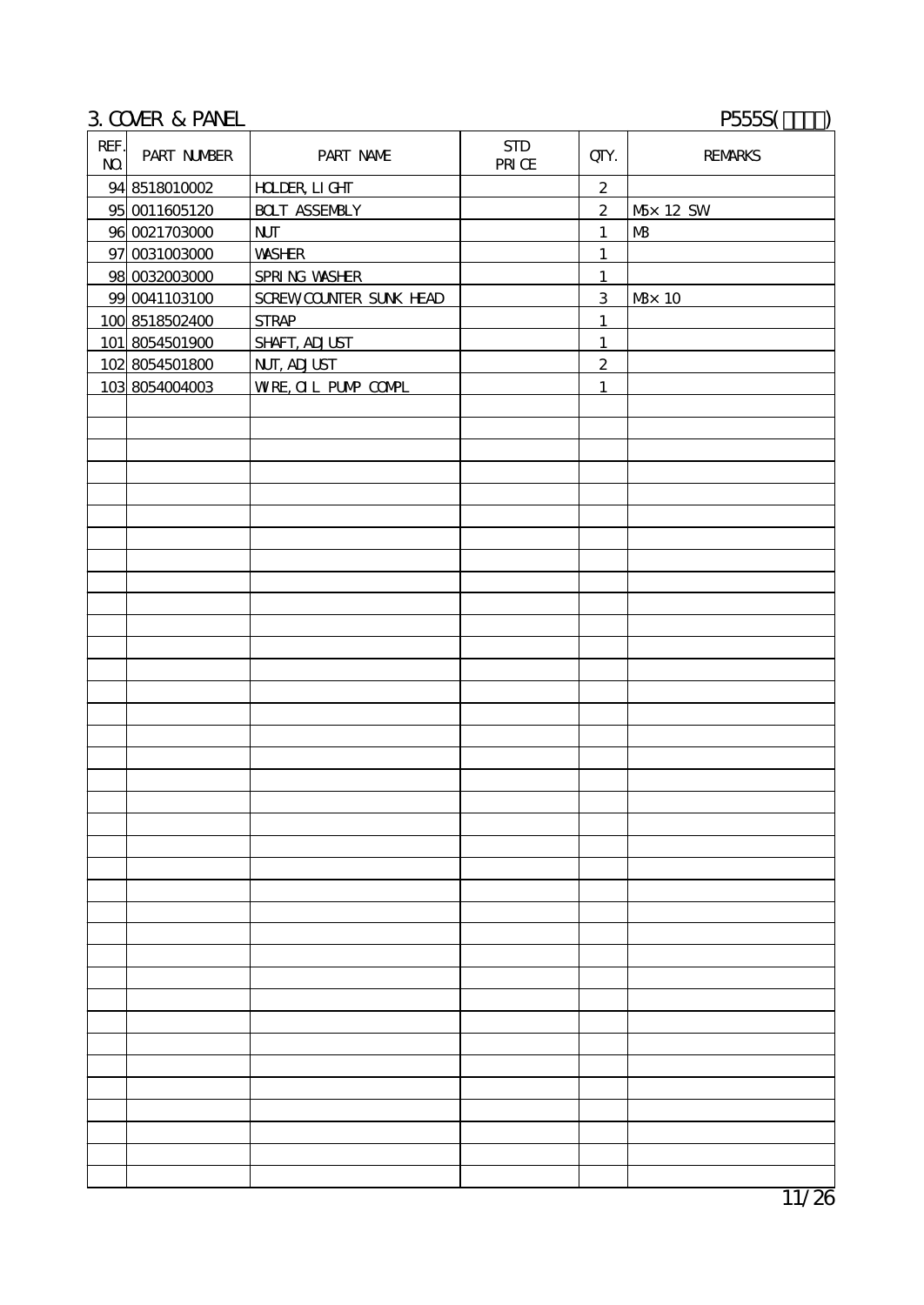



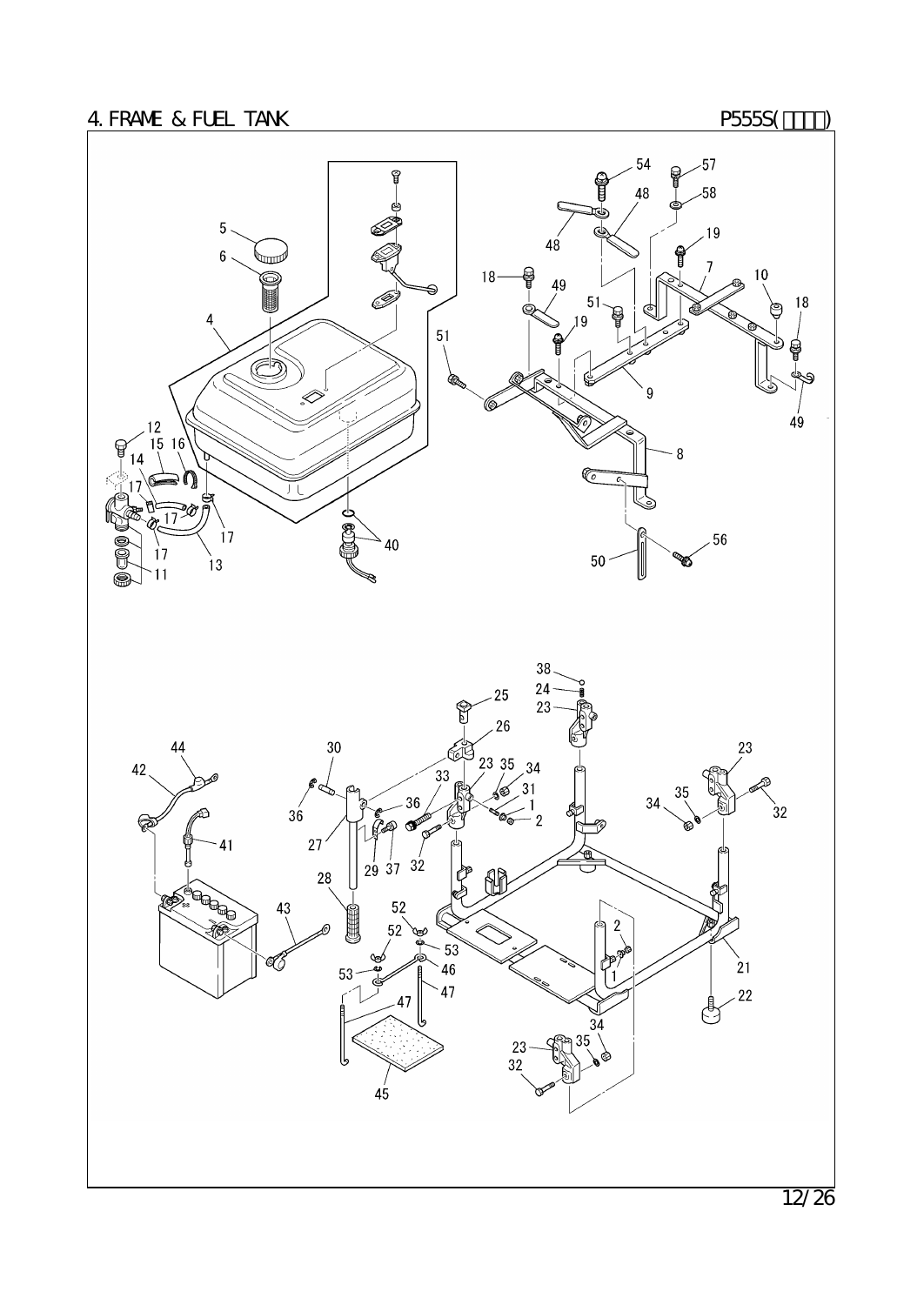# 4. FRAME & FUEL TANK P555S(T)

| REF.<br>N <sub>O</sub> | PART NUMBER     | PART NAME                            | <b>STD</b><br>PRI CE | QIY.                    | <b>REMARKS</b>        |
|------------------------|-----------------|--------------------------------------|----------------------|-------------------------|-----------------------|
|                        | 18515500400     | <b>GROMMET</b>                       |                      | 8                       |                       |
|                        | 2 0170069960    | <b>NJT</b>                           |                      | 8                       | M <sub>0</sub>        |
|                        |                 |                                      |                      |                         |                       |
|                        | 4 8516011001    | TANK, FUEL ASSY                      |                      | $\mathbf{1}$            |                       |
|                        | 5 0430729983-1  | CAP, FUEL TANK                       |                      | $\mathbf{1}$            |                       |
|                        | 6 0641399991    | FILTER, FUEL                         |                      | $\mathbf{1}$            |                       |
|                        | 78516008002     | STAY, FUEL TANK COMPL 1              |                      | $\mathbf{1}$            |                       |
|                        | 88516009002     | STAY, FUEL TANK COMPL 2              |                      | 1                       |                       |
|                        | 98516012000     | STAY COMPL                           |                      | 1                       |                       |
|                        | 10 8426500500   | <b>DAMPER</b>                        |                      | $\overline{\mathbf{4}}$ |                       |
|                        | 11 8516010001-1 | <b>COCK FUEL ASSY</b>                |                      | $\mathbf{1}$            |                       |
|                        | 12 8516500500   | <b>BOLT</b>                          |                      | $\mathbf{1}$            |                       |
|                        | 138516500700    | <b>TUBE</b>                          |                      | 1                       |                       |
|                        | 14 8516500801   | <b>TUBE</b>                          |                      | $\mathbf{1}$            |                       |
|                        | 15 8516500900   | <b>GUARD TUBE</b>                    |                      | $\mathbf{1}$            |                       |
|                        | 16 0563000020   | <b>WRE BAND</b>                      |                      | $\mathbf{1}$            |                       |
|                        | 17 0561139971   | <b>HDSE CLAMP</b>                    |                      | 4                       |                       |
|                        | 18 0011408200   | <b>BOLT ASSEMBLY</b>                 |                      | 3                       | <b>N&amp;</b> 20 WSW  |
|                        | 19 0043506160   | <b>SCREWASSEMBLY</b>                 |                      | 2                       | M <sub>b</sub> 16 SW  |
|                        |                 |                                      |                      |                         |                       |
|                        | 21 8517001007   | FRAME COMPL                          |                      | 1                       |                       |
|                        | 22 0299259991   | <b>DAMPER</b>                        |                      | $\overline{\mathbf{4}}$ |                       |
|                        | 23 8517500103   | <b>BRACKET, HANCLE</b>               |                      | $\overline{\mathbf{4}}$ |                       |
|                        | 24 8517500501   | SPRING                               |                      | 4                       |                       |
|                        | 25 8517500202   | <b>SHAFT, HANDLE</b>                 |                      | 4                       |                       |
|                        | 26 8517500303   | BOSS, HANLE                          |                      | $\overline{\mathbf{4}}$ |                       |
|                        | 27 8517002002-1 | <b>HANLE COMPL</b>                   |                      | $\overline{\mathbf{4}}$ |                       |
|                        | 28 8517500600   | <b>GRIP</b>                          |                      | $\overline{\mathbf{4}}$ |                       |
|                        | 29 8517500702   | <b>STOPER HNDLE</b>                  |                      | 4                       |                       |
|                        | 30 8517500800   | <b>PIN HANLE</b>                     |                      | $\overline{\mathbf{4}}$ |                       |
|                        | 31 0105064940   | <b>STUD</b>                          |                      | $\boldsymbol{2}$        |                       |
|                        | 32 0016606450   | <b>BCLT</b>                          |                      | 4                       | Mox 45                |
|                        | 33 0011410500   | <b>BOLT ASSEMBLY</b>                 |                      | 8                       | M <sub>0</sub> 50 WSW |
|                        | 34 0022806000   | N                                    |                      | $\overline{\mathbf{4}}$ | M <sub>6</sub>        |
|                        | 35 0031006000   | <b>WASHER</b>                        |                      | $\overline{4}$          |                       |
|                        | 36 0031308000   | QIP                                  |                      | 8                       |                       |
|                        | 37 0043504080   | <b>SCREWASSEMBLY</b>                 |                      | 8                       | $M \times 8$ SW       |
|                        | 38 0069051600   | STEEL BALL                           |                      | $\overline{4}$          |                       |
|                        |                 |                                      |                      |                         |                       |
|                        | 40 8518501000 2 | SENSOR, FUEL COMPL                   |                      | 1                       |                       |
|                        | 41 8518501400   | SENSOR, BATTERY COMPL                |                      | $\mathbf{1}$            |                       |
|                        | 42 8428007000   | WRE COMPL                            |                      | $\mathbf{1}$            | $^{+}$                |
|                        | 43 8428008000 1 | WRE COMPL                            |                      | 1                       |                       |
|                        | 44 8428500200   | $\mathbf{C}\!\mathbf{A}\!\mathbf{P}$ |                      | 1                       |                       |
|                        | 45 8508502300   | <b>DAMPER, BATTERY</b>               |                      | $\mathbf{1}$            |                       |
|                        | 46 8517500901   | SUPPORTER, BATTERY                   |                      | $\mathbf{1}$            |                       |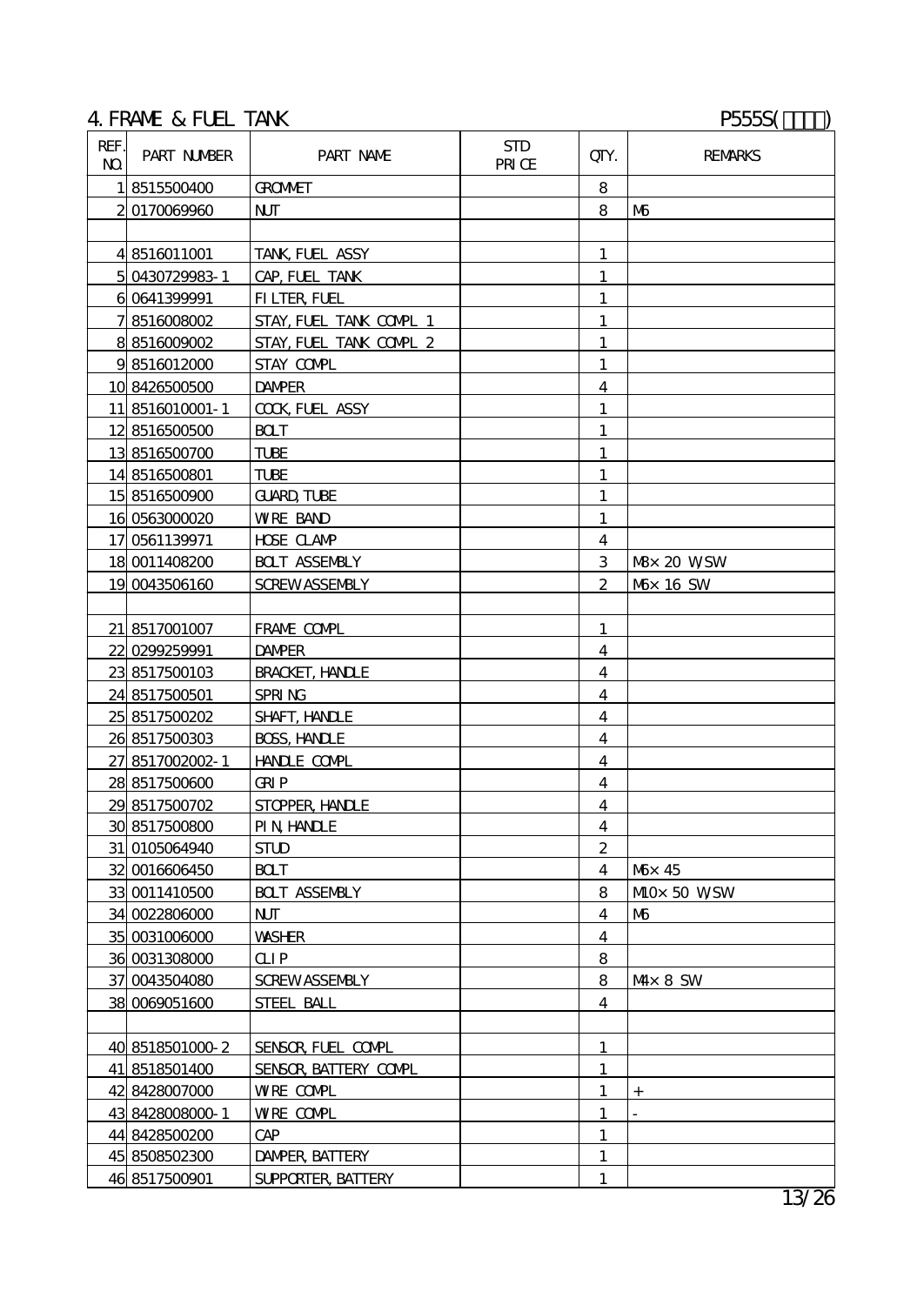### 4. FRAME & FUEL TANK P555S(Text)

| REF.<br>$\bf{N\!O}$ | PART NUMBER   | PART NAME                                  | $\operatorname{STD}$<br>PRICE | QTY.             | <b>REMARKS</b>          |
|---------------------|---------------|--------------------------------------------|-------------------------------|------------------|-------------------------|
|                     | 47 8517501001 | <b>CLAMP, BATTERY</b>                      |                               | $\boldsymbol{2}$ |                         |
|                     | 48 8558501100 | QIP                                        |                               | $\boldsymbol{2}$ |                         |
|                     | 49 8558501300 | $\mathbf{C}\mathbf{A}\mathbf{M}\mathbf{P}$ |                               | $\boldsymbol{2}$ |                         |
|                     | 50 0566000250 | $\mathbf{C}$ AMP                           |                               | $\mathbf{1}$     |                         |
|                     | 51 0011306140 | <b>BOLT ASSEMBLY</b>                       |                               | $\boldsymbol{2}$ | M <sub>b</sub> 14 SW    |
|                     | 52 0024104010 | <b>WNG NJT</b>                             |                               | $\mathbf{z}$     | $M\!\!\!\!4$            |
|                     | 53 0031204000 | <b>WASHER</b>                              |                               | $\boldsymbol{2}$ |                         |
|                     | 54 0043706140 | <b>SCREWASSEMBLY</b>                       |                               | $\mathbf{1}$     | M <sub>b</sub> x 14 WSW |
|                     |               |                                            |                               |                  |                         |
|                     | 56 0043506160 | <b>SCREWASSEMBLY</b>                       |                               | $\mathbf{1}$     | M <sub>D</sub> 16 SW    |
|                     | 57 0011608200 | <b>BOLT ASSEMBLY</b>                       |                               | $\mathbf{1}$     | M& 20 SW                |
|                     | 58 0031008000 | <b>WASHER</b>                              |                               | $\mathbf{1}$     | $M\!\!\!B$              |
|                     |               |                                            |                               |                  |                         |
|                     |               |                                            |                               |                  |                         |
|                     |               |                                            |                               |                  |                         |
|                     |               |                                            |                               |                  |                         |
|                     |               |                                            |                               |                  |                         |
|                     |               |                                            |                               |                  |                         |
|                     |               |                                            |                               |                  |                         |
|                     |               |                                            |                               |                  |                         |
|                     |               |                                            |                               |                  |                         |
|                     |               |                                            |                               |                  |                         |
|                     |               |                                            |                               |                  |                         |
|                     |               |                                            |                               |                  |                         |
|                     |               |                                            |                               |                  |                         |
|                     |               |                                            |                               |                  |                         |
|                     |               |                                            |                               |                  |                         |
|                     |               |                                            |                               |                  |                         |
|                     |               |                                            |                               |                  |                         |
|                     |               |                                            |                               |                  |                         |
|                     |               |                                            |                               |                  |                         |
|                     |               |                                            |                               |                  |                         |
|                     |               |                                            |                               |                  |                         |
|                     |               |                                            |                               |                  |                         |
|                     |               |                                            |                               |                  |                         |
|                     |               |                                            |                               |                  |                         |
|                     |               |                                            |                               |                  |                         |
|                     |               |                                            |                               |                  |                         |
|                     |               |                                            |                               |                  |                         |
|                     |               |                                            |                               |                  |                         |
|                     |               |                                            |                               |                  |                         |
|                     |               |                                            |                               |                  |                         |
|                     |               |                                            |                               |                  |                         |
|                     |               |                                            |                               |                  |                         |
|                     |               |                                            |                               |                  |                         |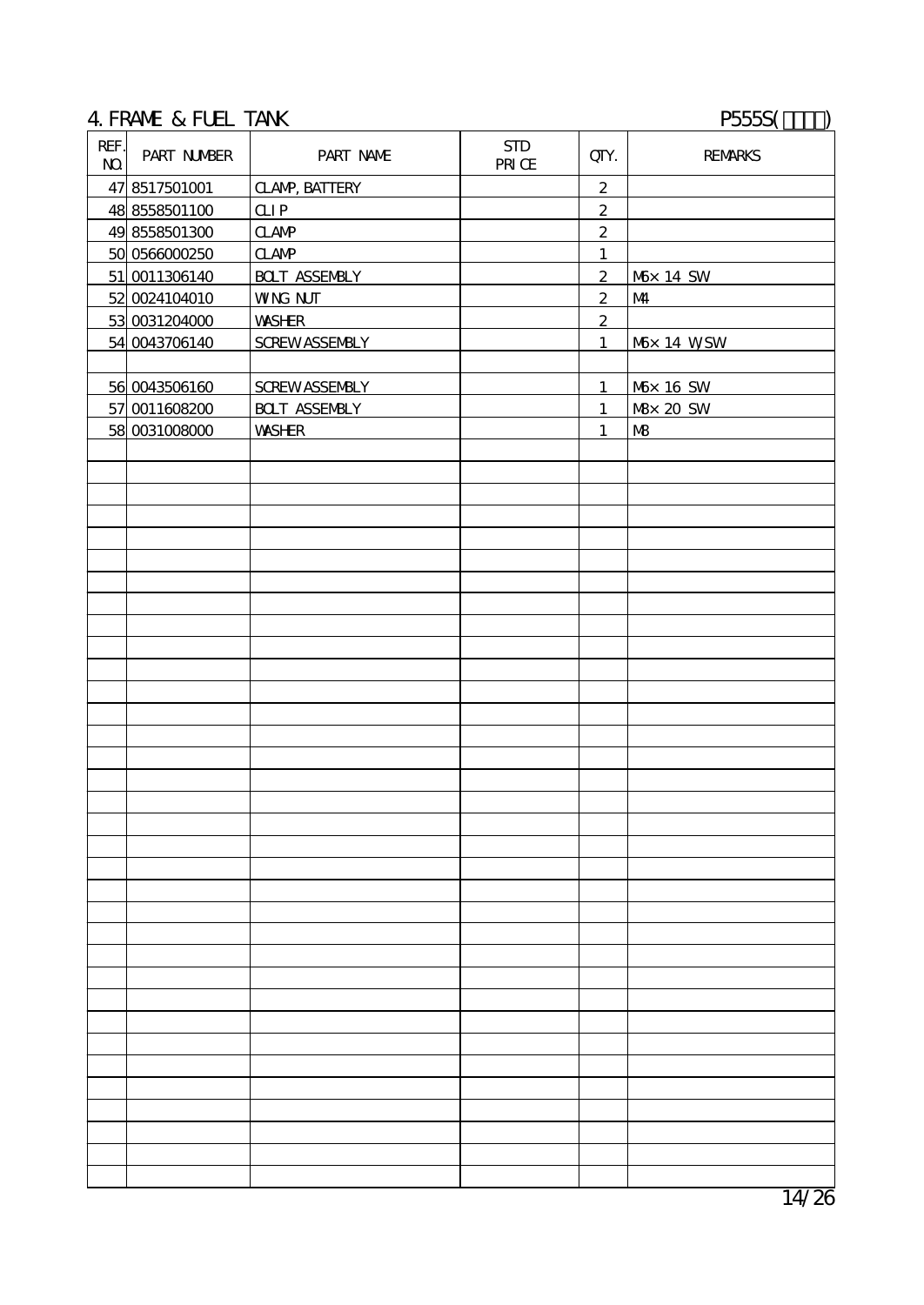

15/26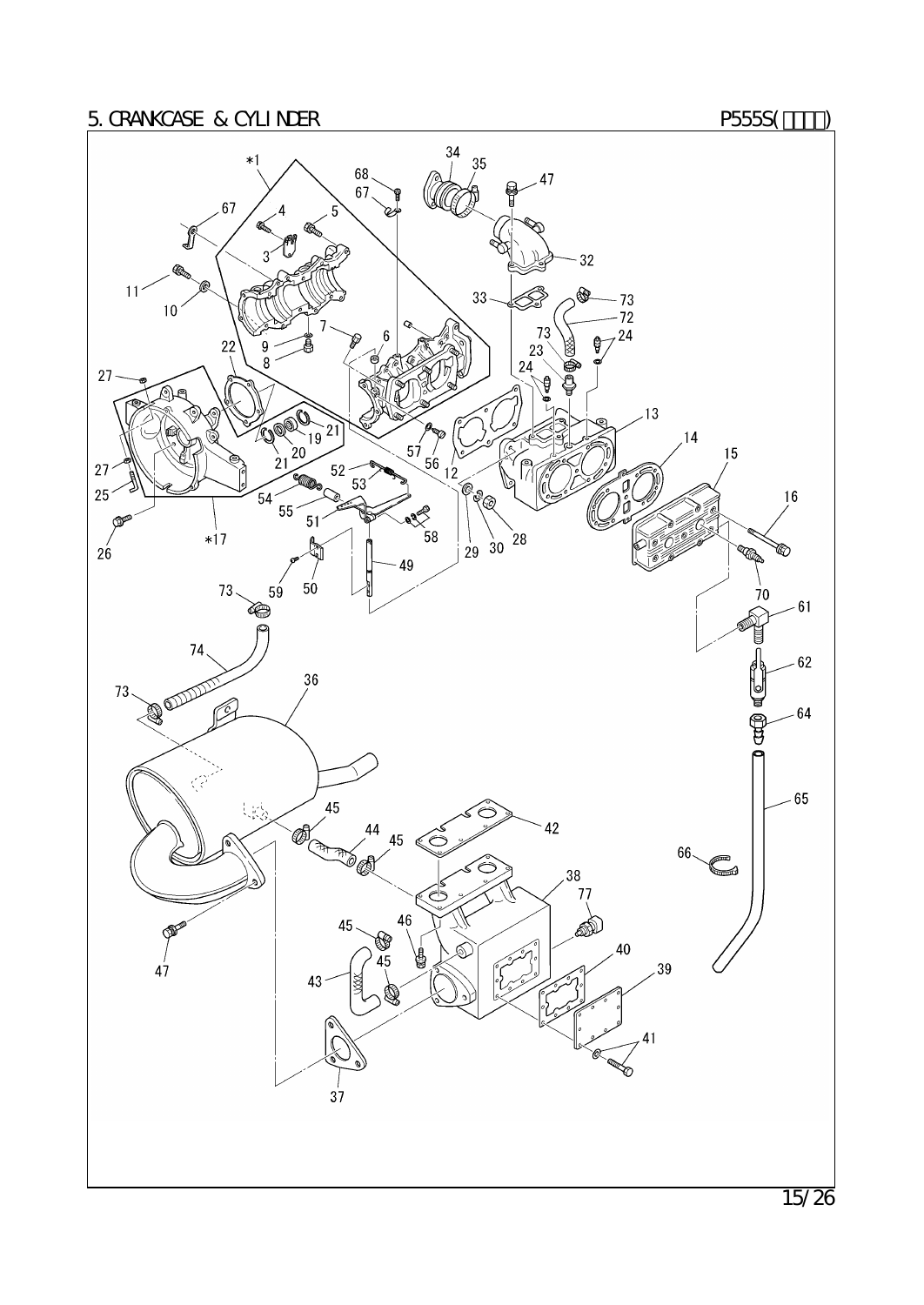## 5. CRANKCASE & CYLINDER P555S( $\qquad$ )

| REF.<br>N <sub>O</sub> | PART NUMBER         | PART NAME                                 | <b>STD</b><br>PRI CE | QIY.             | <b>REMARKS</b>                                 |
|------------------------|---------------------|-------------------------------------------|----------------------|------------------|------------------------------------------------|
|                        | $*1$   8051006001-4 | <b>CRANKCASE COMPL</b>                    |                      | $\mathbf{1}$     | <b>INL 39</b>                                  |
|                        |                     |                                           |                      |                  |                                                |
|                        | 5 013008990         | <b>BOLT ASSEMBLY</b>                      |                      | 12               | Max 50 WSW                                     |
|                        | 6 8031501000        | <b>OL SEAL</b>                            |                      | $\mathbf{1}$     |                                                |
|                        | 78031502200         | <b>BREATHER</b>                           |                      | $\mathbf{1}$     |                                                |
|                        | 8 0400109991        | <b>FILLER</b>                             |                      | 3                |                                                |
|                        | 9 0037110000        | <b>GASKET, FI BER</b>                     |                      | 3                |                                                |
|                        | 10 8056501200       | <b>GASKET</b>                             |                      | 1                |                                                |
|                        | 11 6253011012       | BOLT, CL                                  |                      | 1                | M <sub>b</sub> 8 W                             |
|                        | 12 8031501800 1     | <b>GASKET</b>                             |                      | $\mathbf{1}$     |                                                |
|                        | 13 8051500503 4     | <b>CYLINDER</b>                           |                      | $\mathbf{1}$     |                                                |
|                        | 14 8051003000 1     | <b>GASKET UNT</b>                         |                      | $\mathbf{1}$     |                                                |
|                        | 15 8051500603 1     | <b>HEAD CYLINDER</b>                      |                      | 1                |                                                |
|                        | 16 0130109970       | <b>BOLT ASSEMBLY</b>                      |                      | $\overline{9}$   | M <sub>0</sub> x 85 WSW                        |
|                        | *17 8051007004 2    | <b>BRACKET, STATCR COMPL</b>              |                      | $\mathbf{1}$     | INL 19 21                                      |
|                        |                     |                                           |                      |                  |                                                |
|                        | 19 8031500800       | NEEDLE ROLLER BEARING                     |                      | $\mathbf{1}$     |                                                |
|                        | 20 8031500900       | <b>OL SEAL</b>                            |                      | $\mathbf{1}$     |                                                |
|                        | 21 8031501100       | SNAPRING                                  |                      | $\boldsymbol{2}$ |                                                |
|                        | 22 8031501900       | <b>GASKET</b>                             |                      | 1                |                                                |
|                        | 23 8514500303       | <b>UNON</b>                               |                      | $\mathbf{1}$     |                                                |
|                        | 24 8051008001       | <b>DECOMP SET</b>                         |                      | $\overline{c}$   |                                                |
|                        | 25 8041500501       | <b>HOLDER, BELT</b>                       |                      | 1                |                                                |
|                        | 26 0011408250       | <b>BOLT ASSEMBLY</b>                      |                      | $\overline{5}$   | <b>M</b> <sup><math>\times</math></sup> 25 WSW |
|                        | 27 0021806000       | $\mathbf{N}$                              |                      | $\boldsymbol{2}$ | M <sub>0</sub>                                 |
|                        | 28 0021810000       | $\mathbf{N}$                              |                      | 6                | M <sub>0</sub>                                 |
|                        | 29 0031010000       | <b>WASHER</b>                             |                      | 6                |                                                |
|                        | 30 0032010000       | SPRING WASHER                             |                      | 6                |                                                |
|                        |                     |                                           |                      |                  |                                                |
|                        |                     | 32 8053011000 1   MAN FOLD, I NTAKE COMPL |                      | $\mathbf{1}$     |                                                |
|                        | 33 8053500900       | <b>GASKET</b>                             |                      | 1                |                                                |
|                        | 34 8053500201       | PIPE, INTAKE COMPL                        |                      | $\mathbf{1}$     |                                                |
|                        | 35 6629503400       | <b>HDSE, CLAMP</b>                        |                      | $\mathbf{1}$     |                                                |
|                        | 36 8053006004 1     | <b>MFFLER</b>                             |                      | 1                |                                                |
|                        | 37 8053007001       | <b>GASKET</b>                             |                      | $\mathbf{1}$     |                                                |
|                        | 38 8063500102-1     | MAN FOLD EXHALST                          |                      | 1                |                                                |
|                        | 39 8063500200       | <b>COVER</b>                              |                      | 1                |                                                |
|                        | 40 8063500300       | PACKING                                   |                      | $\mathbf{1}$     |                                                |
|                        | 41 0011306120       | <b>BOLT ASSEMBLY</b>                      |                      | 10               | M <sup>3</sup> 12 SW                           |
|                        | 42 8033500001       | <b>GASKET</b>                             |                      | $\mathbf{1}$     |                                                |
|                        | 43 8055500000       | PI PE                                     |                      | $\mathbf{1}$     |                                                |
|                        | 44 8055500100       | PI PE                                     |                      | 1                |                                                |
|                        | 45 0561359990       | <b>HDSE CLAMP</b>                         |                      | 4                |                                                |
|                        | 46 0011408300       | <b>BOLT AND WASHER AY</b>                 |                      | 8                | <b>M&amp;</b> 30 WSW                           |
|                        | 47 0011508250       | <b>BOLT ASSEMBLY</b>                      |                      | 6                | <b>N&amp;</b> 25 WSW                           |
|                        |                     |                                           |                      |                  |                                                |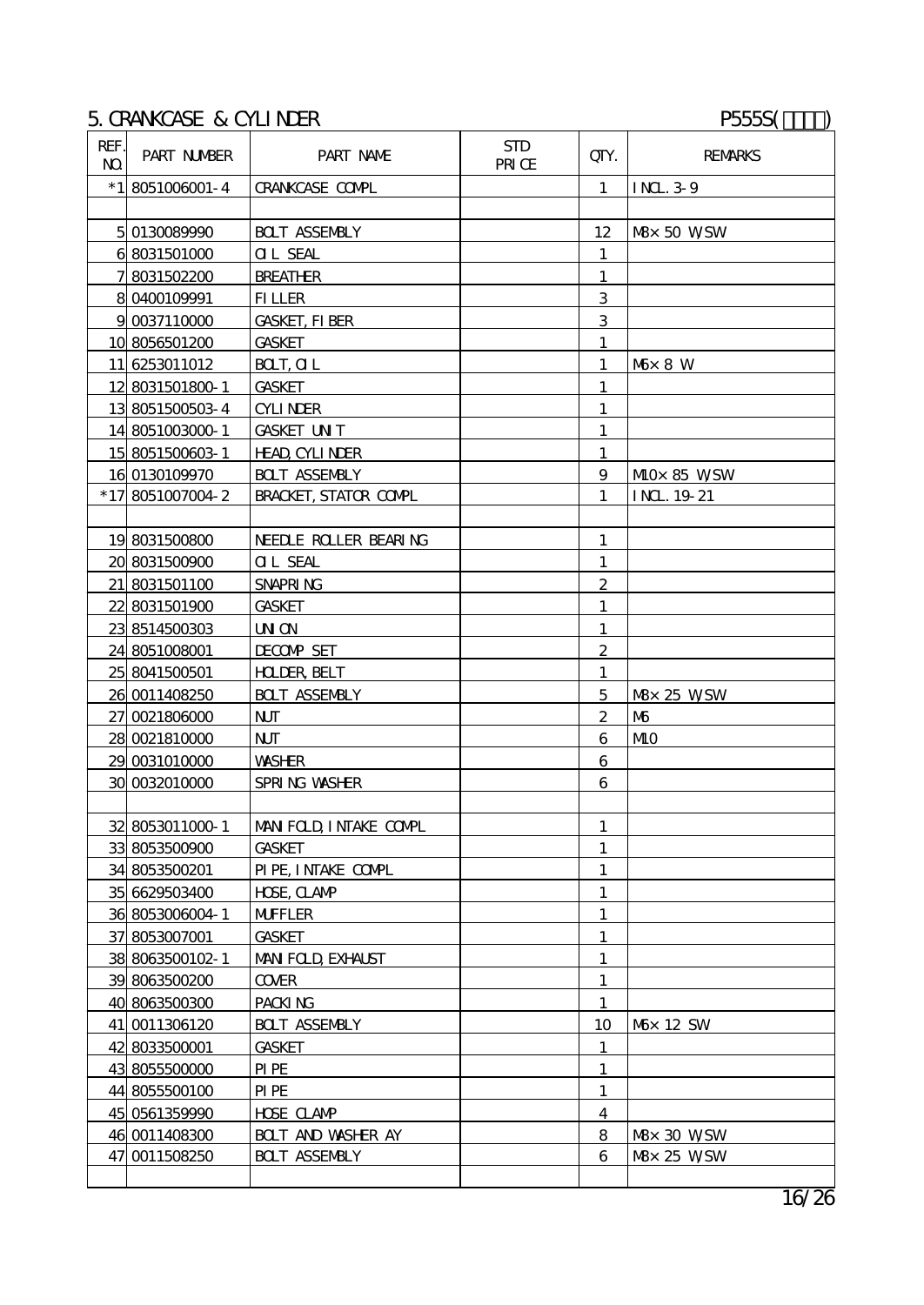### 5.CRANKCASE & CYLINDER P555S(カナダ)

| REF.<br>$\mathbf{M}$ | PART NUMBER     | PART NAME             | <b>STD</b><br>PRI CE | QIY.             | <b>REMARKS</b>        |
|----------------------|-----------------|-----------------------|----------------------|------------------|-----------------------|
|                      | 49 8054500000 1 | SHAFT, GOVERNOR       |                      | $\mathbf{1}$     |                       |
|                      | 50 5984500500   | <b>ARM GOVERNOR</b>   |                      | $\mathbf{1}$     |                       |
|                      | 51 8054002002   | LEVER GOVERNOR COMPL  |                      | $\mathbf{1}$     |                       |
|                      | 52 8054500100 1 | ROD GOVERNOR          |                      | $\mathbf{1}$     |                       |
|                      | 53 8054500900   | ROD SPRING            |                      | $\mathbf{1}$     |                       |
|                      | 54 8974500600   | SPRING                |                      | $\mathbf{1}$     |                       |
|                      | 55 8034501000 1 | <b>TUBE</b>           |                      | $\mathbf{1}$     |                       |
|                      | 56 0147069991   | <b>SCREWFLAT HEAD</b> |                      | $\mathbf{1}$     |                       |
|                      | 57 0200069960   | <b>WASHER</b>         |                      | $\mathbf{1}$     |                       |
|                      | 58 0011506250   | <b>BOLT ASSEMBLY</b>  |                      | $\mathbf{1}$     | M <sub>D</sub> 25 WSW |
|                      | 59 0043504080   | <b>SCREWASSEMBLY</b>  |                      | $\mathbf{z}$     | $M \times 8$ SW       |
|                      |                 |                       |                      |                  |                       |
|                      | 61 8055500500   | <b>IN ON ELBOW</b>    |                      | $\mathbf{1}$     |                       |
|                      | 62 6919003000   | <b>COOK COMPL</b>     |                      | 1                |                       |
|                      |                 |                       |                      |                  |                       |
|                      | 64 8416004000   | <b>NPPLE ASSY</b>     |                      | $\mathbf{1}$     |                       |
|                      | 65 0851179910   | TUBE                  |                      | $\mathbf{1}$     |                       |
|                      | 66 0563749970   | <b>WRE, BAND</b>      |                      | $\mathbf{1}$     |                       |
|                      | 67 8558501100   | <b>CLIP</b>           |                      | $\overline{2}$   |                       |
|                      | 68 0043506100   | <b>SCREWASSEMBLY</b>  |                      | $\mathbf{2}$     | M <sub>b</sub> 10 SW  |
|                      |                 |                       |                      |                  |                       |
|                      | 70 0650149742   | PLUG SPARK            |                      | $\boldsymbol{2}$ | <b>B8HS</b>           |
|                      |                 |                       |                      |                  |                       |
|                      | 72 8514500402-1 | <b>PIPE</b>           |                      | $\mathbf{1}$     |                       |
|                      | 73 0561359990   | <b>HDSE CLAMP</b>     |                      | $\overline{4}$   |                       |
|                      | 74 8514501300   | <b>HDSE</b>           |                      | $\mathbf{1}$     |                       |
|                      |                 |                       |                      |                  |                       |
|                      | 77 8518501200   | SENSOR, TEMP. COMPL   |                      | $\mathbf{1}$     |                       |
|                      |                 |                       |                      |                  |                       |
|                      |                 |                       |                      |                  |                       |
|                      |                 |                       |                      |                  |                       |
|                      |                 |                       |                      |                  |                       |
|                      |                 |                       |                      |                  |                       |
|                      |                 |                       |                      |                  |                       |
|                      |                 |                       |                      |                  |                       |
|                      |                 |                       |                      |                  |                       |
|                      |                 |                       |                      |                  |                       |
|                      |                 |                       |                      |                  |                       |
|                      |                 |                       |                      |                  |                       |
|                      |                 |                       |                      |                  |                       |
|                      |                 |                       |                      |                  |                       |
|                      |                 |                       |                      |                  |                       |
|                      |                 |                       |                      |                  |                       |
|                      |                 |                       |                      |                  |                       |
|                      |                 |                       |                      |                  |                       |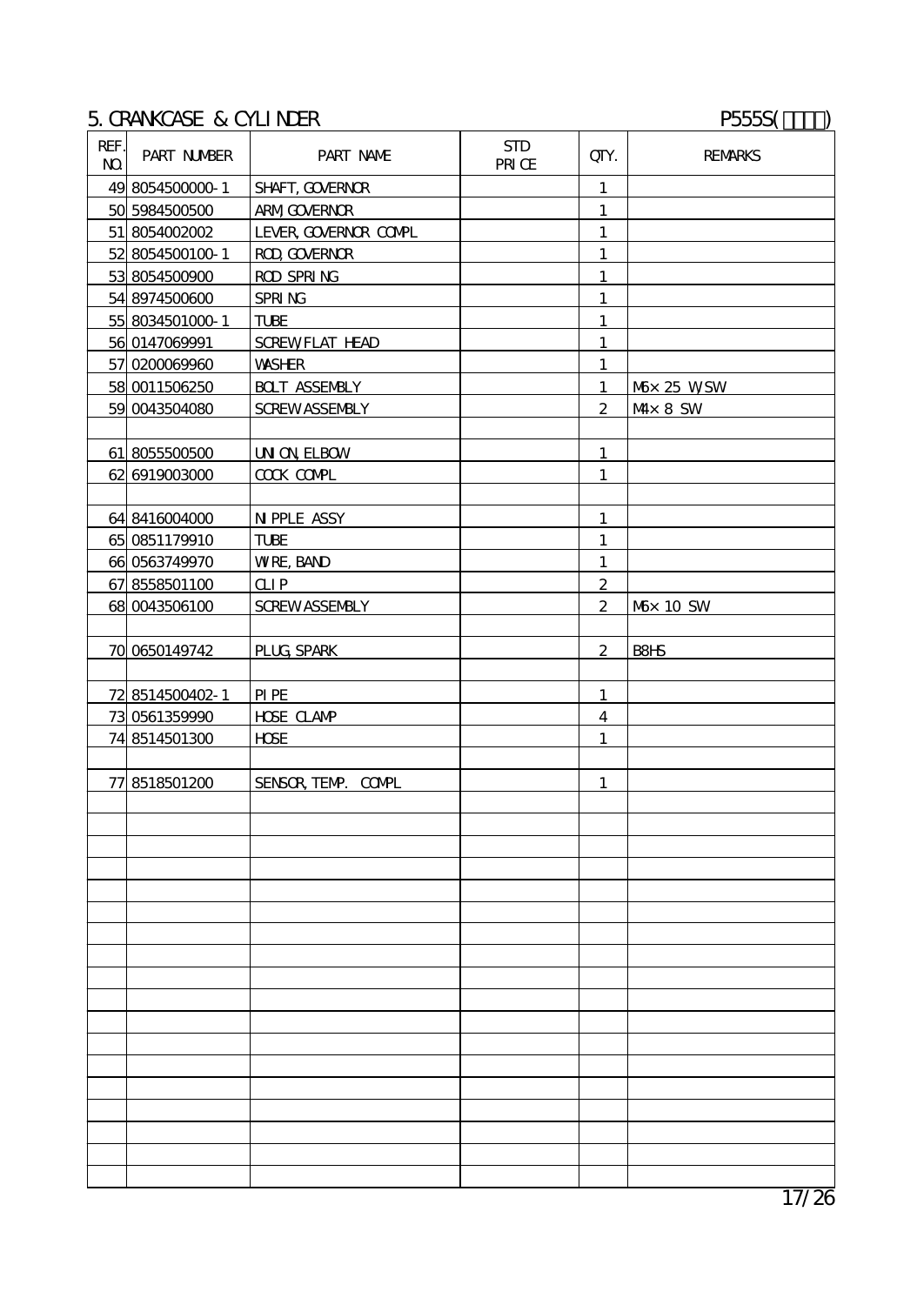

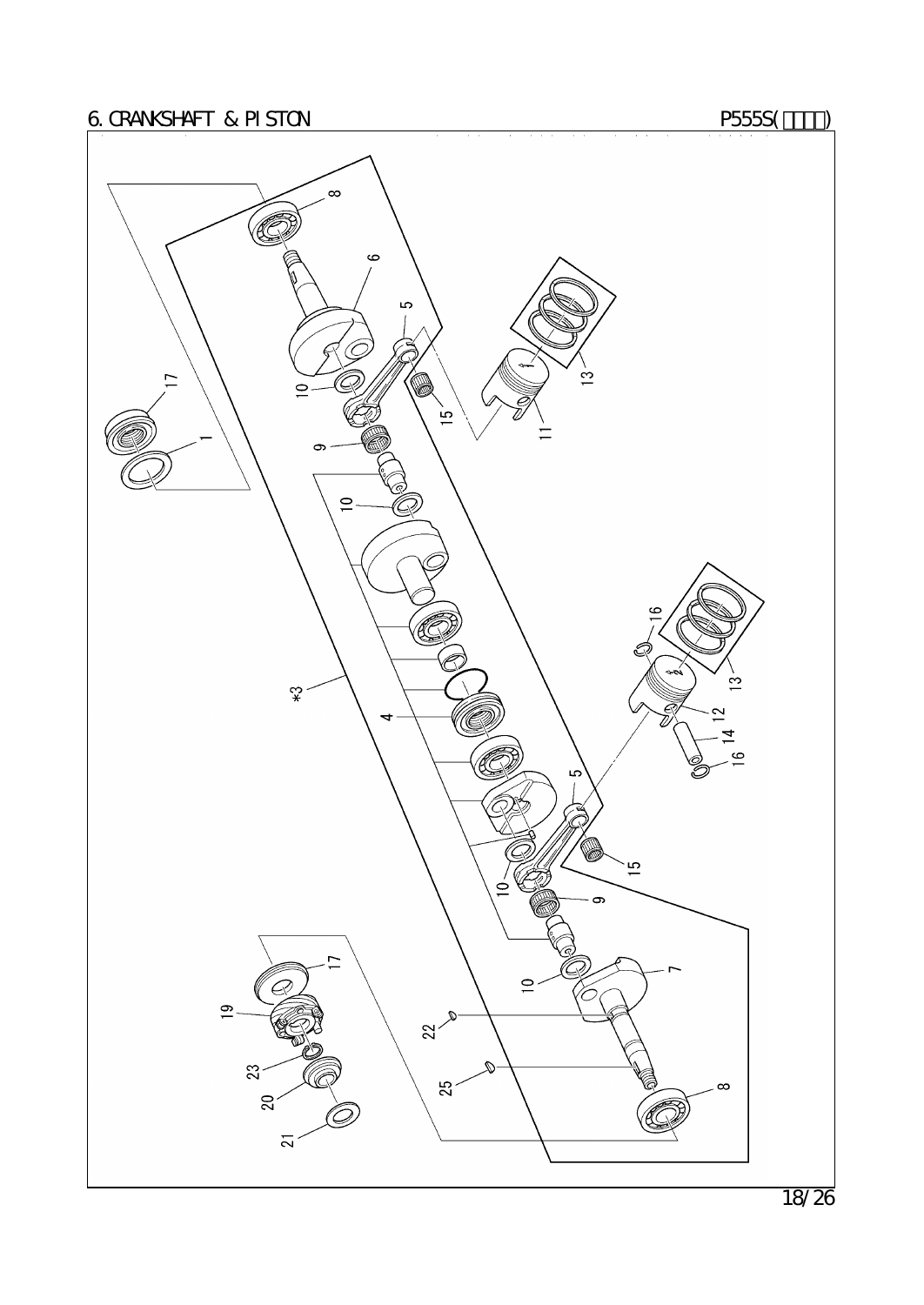### 6. CRANKSHAFT & PISTON P555S(THE PSESS(THE PSESS(THE PSESS(THE PSESS(THE PSESS)

| REF.<br>$\mathbf{M}$ | <b>PART NUMBER</b> | PART NAME              | <b>STD</b><br>PRI CE | QIY.                    | <b>REMARKS</b>  |
|----------------------|--------------------|------------------------|----------------------|-------------------------|-----------------|
|                      | 18031501700        | <b>RING STOPPER</b>    |                      | $\mathbf{1}$            |                 |
|                      |                    |                        |                      |                         |                 |
|                      | *38052009000 1     | <b>CRANSHAFT COMPL</b> |                      | $\mathbf{1}$            | <b>INL 4 10</b> |
|                      | 4 8032005001-1     | <b>CRANKSHAFT UNT</b>  |                      | $\mathbf{1}$            |                 |
|                      | 58032500300        | ROD, CONNECTI NG       |                      | $\boldsymbol{2}$        |                 |
|                      | 68052500900        | <b>CRANKSHAFT</b>      |                      | $\mathbf{1}$            |                 |
|                      | 78032500501        | <b>CRANSHAFT</b>       |                      | $\mathbf{1}$            |                 |
|                      | 88032500900        | <b>BALL BEARING</b>    |                      | $\overline{2}$          |                 |
|                      | 98032501700        | NEELLE ROLLER BEARING  |                      | $\overline{2}$          |                 |
|                      | 10 8032501900      | <b>WASHER, BIG END</b> |                      | $\overline{4}$          |                 |
|                      | 11 8052006001      | PISTON 1 COMPL         |                      | $\mathbf{1}$            |                 |
|                      | 12 8052007001      | PISTON 2 COMPL         |                      | $\mathbf{1}$            |                 |
|                      | 13 8052008001      | <b>RING PISTON SET</b> |                      | $\boldsymbol{2}$        |                 |
|                      | 14 8032500000      | <b>PIN PISTON</b>      |                      | $\overline{c}$          |                 |
|                      | 15 8032501800      | NEELLE ROLLER BEARING  |                      | $\boldsymbol{2}$        |                 |
|                      | 16 8982500600      | QIP                    |                      | $\overline{\mathbf{4}}$ |                 |
|                      | 17 8052500200      | <b>OL SEAL</b>         |                      | $\boldsymbol{2}$        |                 |
|                      |                    |                        |                      |                         |                 |
|                      | 19 8054003002      | GEAR, DRIVE COMPL      |                      | 1                       |                 |
|                      | 20 8054500800      | SLEEVE, GOVERNOR       |                      | 1                       |                 |
|                      | 21 8032501100      | <b>WASHER, THRLST</b>  |                      | 1                       |                 |
|                      | 22 0323039970      | <b>VOORUFF KEY</b>     |                      | $\mathbf{1}$            |                 |
|                      | 23 0031528000      | SNAPRING CUTER         |                      | 1                       | 28              |
|                      |                    |                        |                      |                         |                 |
|                      | 25 0053205401      | <b>VOORUFF KEY</b>     |                      | 1                       |                 |
|                      |                    |                        |                      |                         |                 |
|                      |                    |                        |                      |                         |                 |
|                      |                    |                        |                      |                         |                 |
|                      |                    |                        |                      |                         |                 |
|                      |                    |                        |                      |                         |                 |
|                      |                    |                        |                      |                         |                 |
|                      |                    |                        |                      |                         |                 |
|                      |                    |                        |                      |                         |                 |
|                      |                    |                        |                      |                         |                 |
|                      |                    |                        |                      |                         |                 |
|                      |                    |                        |                      |                         |                 |
|                      |                    |                        |                      |                         |                 |
|                      |                    |                        |                      |                         |                 |
|                      |                    |                        |                      |                         |                 |
|                      |                    |                        |                      |                         |                 |
|                      |                    |                        |                      |                         |                 |
|                      |                    |                        |                      |                         |                 |
|                      |                    |                        |                      |                         |                 |
|                      |                    |                        |                      |                         |                 |
|                      |                    |                        |                      |                         |                 |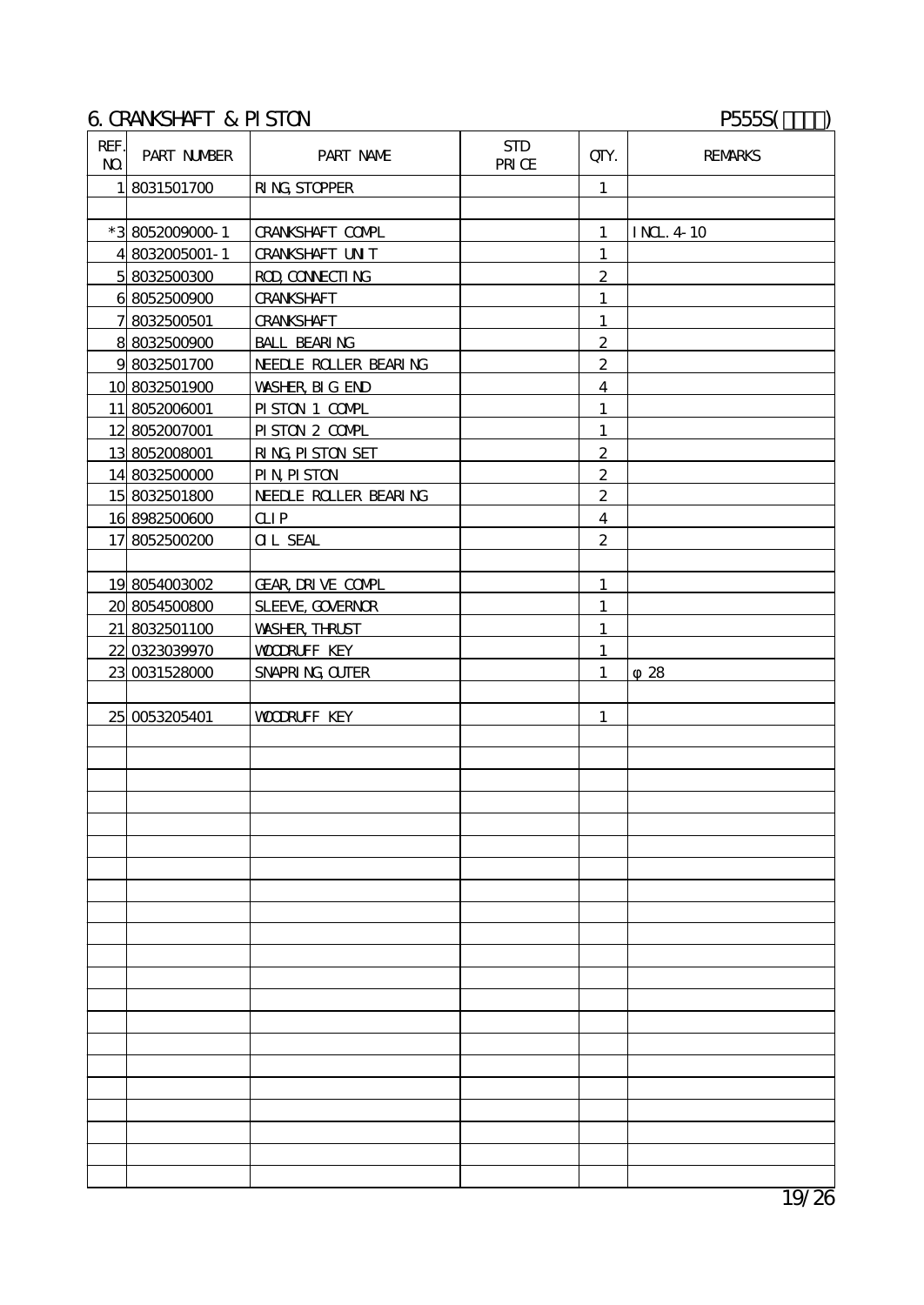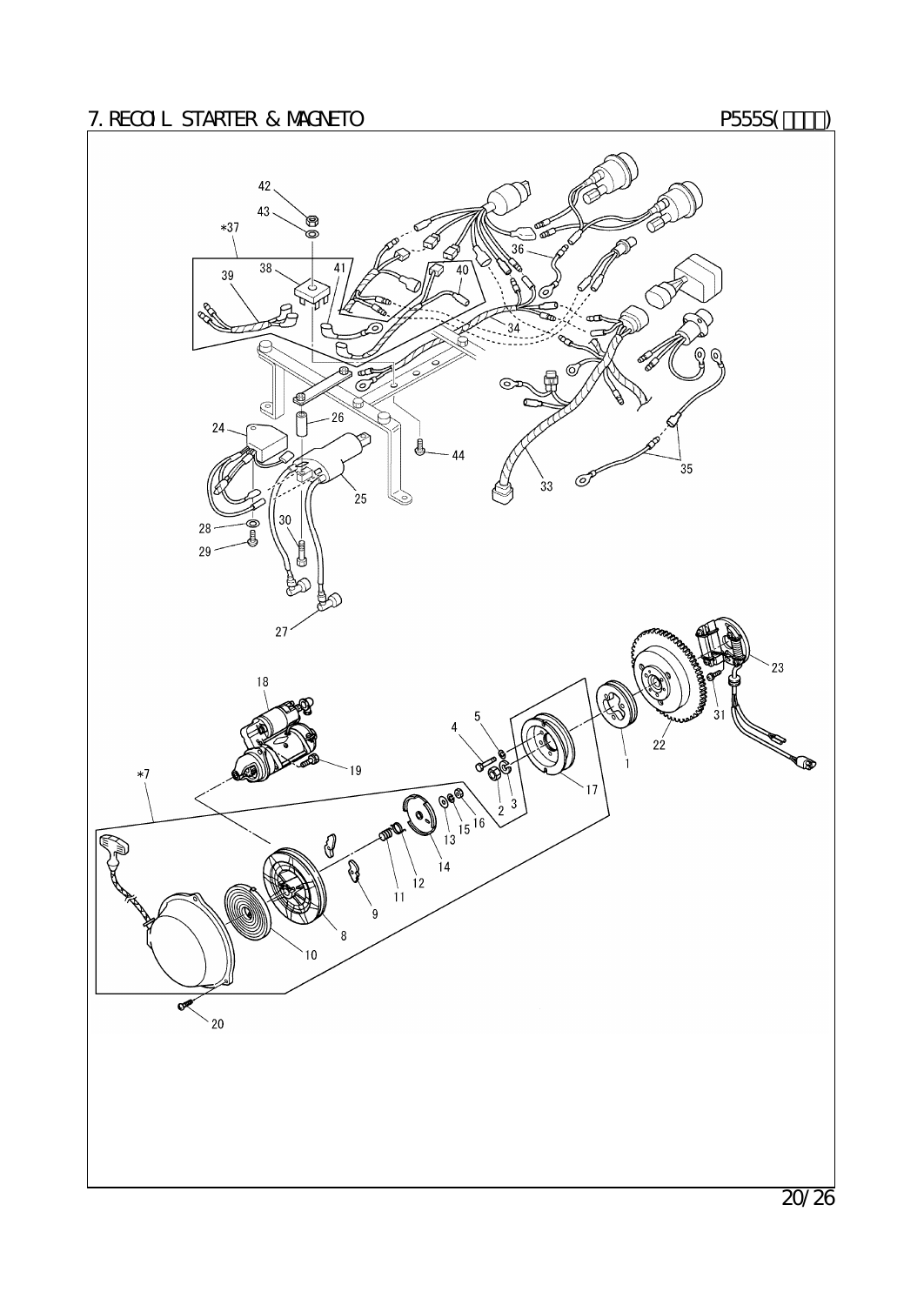# 7. RECOIL STARTER & MAGNETO P555S(T)

| REF.<br>$\mathbf{M}$ | PART NUMBER     | PART NAME                     | <b>STD</b><br>PRI CE | QTY.             | <b>REMARKS</b>              |
|----------------------|-----------------|-------------------------------|----------------------|------------------|-----------------------------|
| 11                   | 8042500001      | PULLEY, DRIVE                 |                      | 1                |                             |
|                      | 28032501400     | NJT, LEFT                     |                      | $\mathbf{1}$     | M6(C CLOCK W                |
|                      | 38032501500     | <b>WASHER LEFT</b>            |                      | $\mathbf{1}$     |                             |
|                      | 4 0100089930    | <b>BOLT</b>                   |                      | 3                | Max 40                      |
|                      | 50032008000     | SPRING WASHER                 |                      | 3                |                             |
|                      |                 |                               |                      |                  |                             |
|                      | *78057008000    | <b>RECOL STARIER ASSY</b>     |                      | $\mathbf{1}$     | <b>INL 8 17</b>             |
|                      | 8 8047001010    | REEL COMPL                    |                      | $\mathbf{1}$     |                             |
|                      | 98047001020     | <b>RATCHET</b>                |                      | $\boldsymbol{2}$ |                             |
|                      | 10 8047001030   | SPIRAL, SPRING                |                      | $\mathbf{1}$     |                             |
|                      | 11 8047001040   | FRICTION SPRING               |                      | $\mathbf{1}$     |                             |
|                      | 12 8047001050   | <b>RETURN SPRING</b>          |                      | $\mathbf{1}$     |                             |
|                      | 13 8047001060   | <b>THRUST WASHER</b>          |                      | 1                |                             |
|                      | 14 8047001120   | FRICII ON PLATE               |                      | $\mathbf{1}$     |                             |
|                      | 15 8047001130   | <b>WAVE WASHER</b>            |                      | $\mathbf{1}$     |                             |
|                      | 16 8047001140   | $\mathbf{N}$                  |                      | $\mathbf{1}$     |                             |
|                      | 17 8047001200   | PULLEY COMPL                  |                      | $\mathbf{1}$     |                             |
|                      | 18 8057003000 2 | STARTER ASSY                  |                      | $\mathbf{1}$     |                             |
|                      | 19 0011408250   | <b>BOLT ASSEMBLY</b>          |                      | $\mathbf{z}$     | <b>M&amp;</b> 25 WSW        |
|                      | 20 0043706123   | <b>SCREWASSEMBLY</b>          |                      | 3                | <b>M<sub>D</sub></b> 12 WSW |
|                      |                 |                               |                      |                  |                             |
|                      | 22 8067002000   | FLYWEEL, MAGNETO COMPL        |                      | 1                |                             |
|                      | 23 8057013001   | <b>STATOR ASSY</b>            |                      | 1                |                             |
|                      | 24 8067003000 1 | $CL$ , $INT$                  |                      | $\mathbf{1}$     |                             |
|                      | 25 8057002002-1 | <b>COL IGNTION</b>            |                      | $\mathbf{1}$     |                             |
|                      | 26 8031502100   | <b>SPACER</b>                 |                      | $\boldsymbol{2}$ |                             |
|                      | 27 0655009860   | SPARK PLUG CAP                |                      | $\boldsymbol{2}$ |                             |
|                      | 28 0031006000   | <b>WASHER</b>                 |                      | 1                |                             |
|                      | 29 0043106160   | <b>SCREWPAN HEAD</b>          |                      | $\mathbf{1}$     | M <sup>3</sup> 16           |
|                      | 30 0011306400   | <b>BOLT ASSEMBLY</b>          |                      |                  | 2   $M\& 40$ SW             |
|                      | 31 0043605200   | <b>SCREWASSEMBLY</b>          |                      | $\mathbf{2}$     | $M\!\!\!\!\!\sim 20$ WSW    |
|                      |                 |                               |                      |                  |                             |
|                      | 33 8518501502   | WRE HARNESS (MAIN)            |                      | $\mathbf{1}$     |                             |
|                      | 34 8518501601   | WRE (IG) COMPL                |                      | $\mathbf{1}$     |                             |
|                      | 35 8518013000   | <b>WRE ASSY</b>               |                      | $\mathbf{1}$     |                             |
|                      | 36 8518014000   | WRE COMPL                     |                      | $\mathbf{1}$     |                             |
|                      | *37 8518007001  | <b>DI CDE RECTI FI ER SET</b> |                      | 1                | <b>INL 3841</b>             |
|                      | 38 8518500400   | <b>DI CDE STACK</b>           |                      | $\mathbf{1}$     |                             |
|                      | 39 8518501701   | WRE (AC) COMPL                |                      | 1                |                             |
|                      | 40 8518501801   | $WRE$ (D <sub>+</sub> ) COMPL |                      | $\mathbf{1}$     |                             |
|                      | 41 8518501900   | WRE (D) COMPL                 |                      | $\mathbf{1}$     |                             |
|                      | 42 0021804000   | $\mathbf{N} \mathbf{\Gamma}$  |                      | 1                | M4                          |
|                      | 43 0032004000   | SPRING WASHER                 |                      | $\mathbf{1}$     |                             |
|                      | 44 0043404200   | SCREWASSEMBLY                 |                      | $\mathbf{1}$     | $M \times 20$ W             |
|                      |                 |                               |                      |                  |                             |
|                      |                 |                               |                      |                  |                             |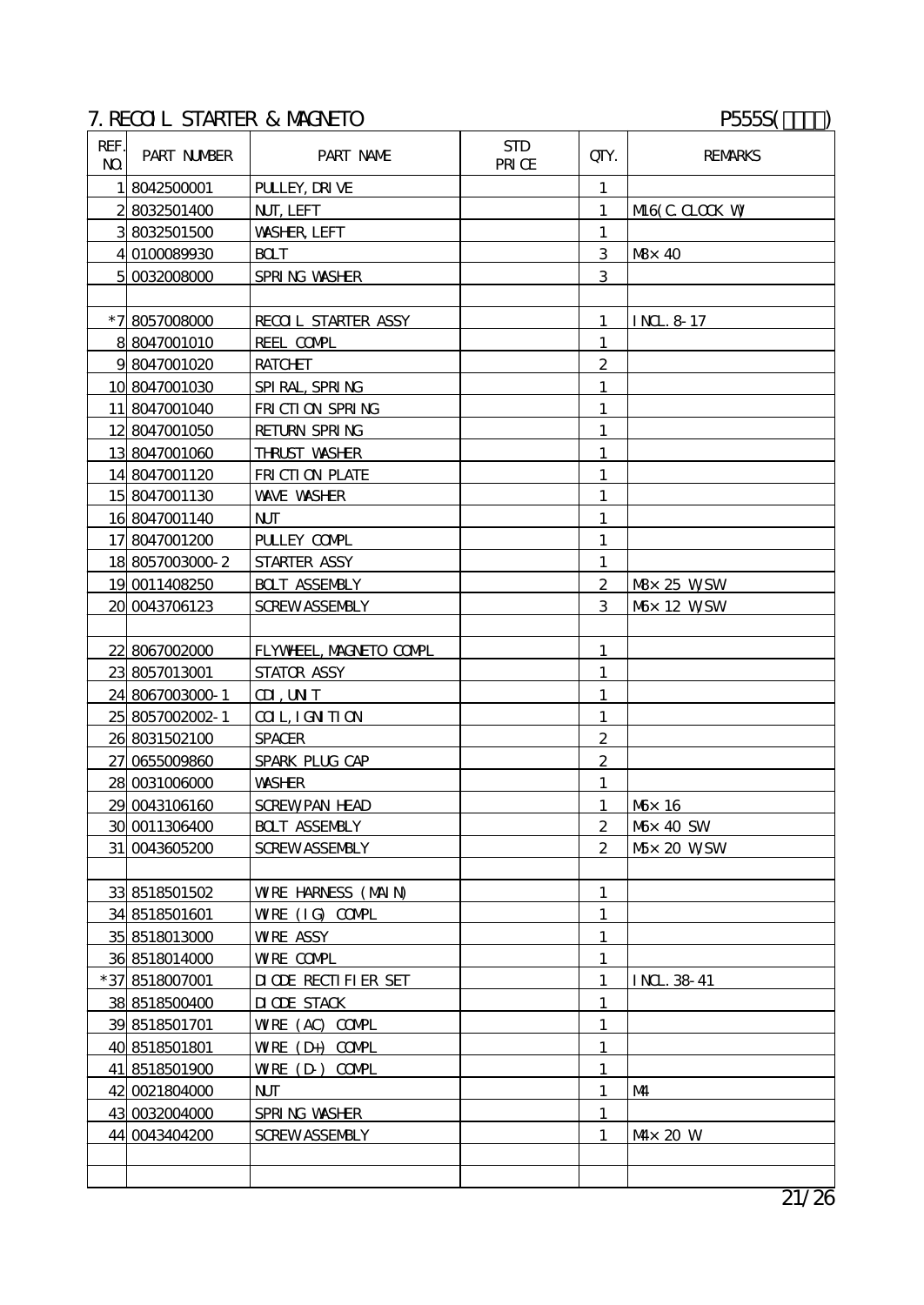### 8. CARBURETOR & AIR CLEANER **P555S(** $\qquad$ )

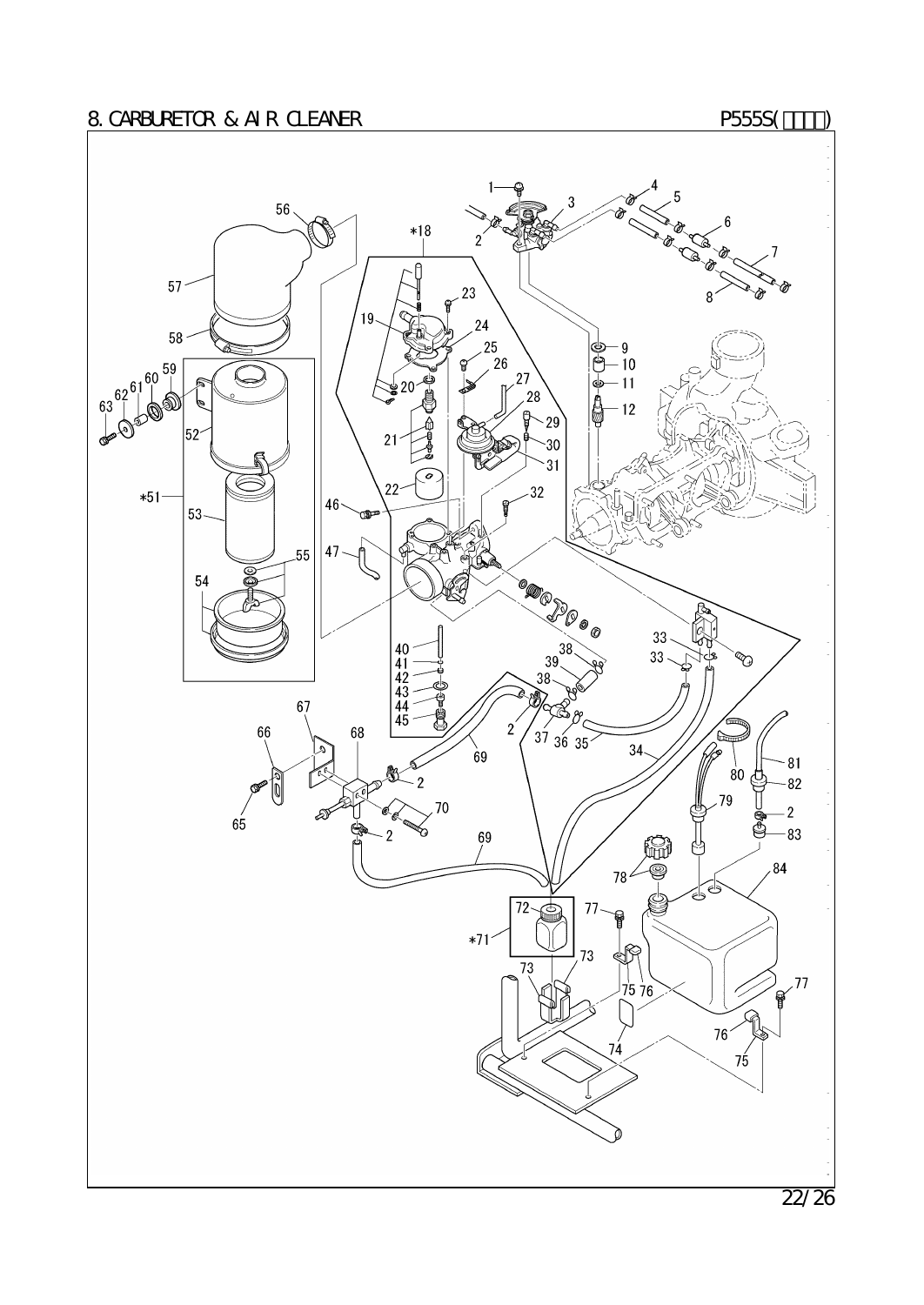### 8. CARBURETOR & AIR CLEANER P555S( $\qquad$ )

| REF.<br>$\mathbf{M}$ | <b>PART NUMBER</b> | PART NAME                       | <b>STD</b><br>PRI CE | QIY.                    | <b>REMARKS</b>           |
|----------------------|--------------------|---------------------------------|----------------------|-------------------------|--------------------------|
|                      | 10043605160        | <b>SCREWASSEMBLY</b>            |                      | $\boldsymbol{2}$        | $M\!\!\!\!\!\sim 16$ WSW |
|                      | 2 0561080010       | <b>HDSE CLAMP</b>               |                      | $\overline{5}$          |                          |
|                      | 38056018000        | PUMP, CL ASSY                   |                      | $\mathbf{1}$            |                          |
|                      | 4 0561069990       | <b>HDSE CLAMP</b>               |                      | 8                       |                          |
|                      | 58056503000        | <b>TUBE</b>                     |                      | $\boldsymbol{2}$        | 50L                      |
|                      | 68056503300        | VALVE, CHECK COMPL              |                      | $\overline{\mathbf{c}}$ |                          |
|                      | 78056503200        | <b>TUBE</b>                     |                      | $\mathbf{1}$            | 180L                     |
|                      | 88056503100        | <b>TUBE</b>                     |                      | $\mathbf{1}$            | 100L                     |
|                      | 98056502200        | <b>SPACER</b>                   |                      | $\mathbf{1}$            |                          |
|                      | 10 8056501401-1    | <b>BUSH</b>                     |                      | 1                       |                          |
|                      | 11 8056501500      | <b>SPACER</b>                   |                      | $\mathbf{1}$            |                          |
|                      | 12 8056501301-1    | <b>GEAR DRIVEN</b>              |                      | 1                       |                          |
|                      |                    |                                 |                      |                         |                          |
|                      | *188056015002-1    | <b>CARBURETOR</b>               |                      | 1                       | INL 1945                 |
|                      | 19 8056006250      | <b>COVER FLOAT CHAMBER ASSY</b> |                      | 1                       |                          |
|                      | 20 8046001430      | PACKING                         |                      | $\mathbf{1}$            |                          |
|                      | 21 8056015120      | <b>NEEDLE VALVE ASSY</b>        |                      | $\mathbf{1}$            |                          |
|                      | 22 8046001620      | <b>FLOAT ASSY</b>               |                      | $\mathbf{1}$            |                          |
|                      | 23 8046001530      | <b>SCREW</b>                    |                      | $\overline{\mathbf{4}}$ |                          |
|                      | 24 8046001150      | <b>GASKET</b>                   |                      | 1                       |                          |
|                      | 25 8056006130      | <b>SCREW</b>                    |                      | $\boldsymbol{2}$        |                          |
|                      | 26 8056006140      | <b>PLATE</b>                    |                      | $\mathbf{1}$            |                          |
|                      | 27 8056006210      | <b>HDSE</b>                     |                      | $\mathbf{1}$            |                          |
|                      | 28 8056015050      | <b>DEPRESSI ON CB A</b>         |                      | $\mathbf{1}$            |                          |
|                      | 29 8046001610      | <b>ADJUSTER</b>                 |                      | 1                       |                          |
|                      | 30 8046001230      | SPRING                          |                      | $\boldsymbol{2}$        |                          |
|                      | 31 8056015030      | <b>BI METAL</b>                 |                      | $\mathbf{1}$            |                          |
|                      | 32 8046006020      | PILOT JET                       |                      | 1                       | #105                     |
|                      | 33 8056014150      | <b>CLIP</b>                     |                      | $\boldsymbol{2}$        |                          |
|                      | 34 8056014160      | <b>HDSE</b>                     |                      | $\mathbf{1}$            |                          |
|                      | 35 8056014050      | <b>HDSE</b>                     |                      | $\mathbf{1}$            |                          |
|                      | 36 8056014140      | QIP                             |                      | $\mathbf{1}$            |                          |
|                      | 37 8056014110      | N PPLE, TEE                     |                      | $\mathbf{1}$            |                          |
|                      | 38 8056014130      | $Q_{\text{HP}}$                 |                      | $\boldsymbol{2}$        |                          |
|                      | 39 8056014210      | <b>HDSE</b>                     |                      | 1                       |                          |
|                      | 40 8046001030      | <b>NYZLE</b>                    |                      | 1                       |                          |
|                      | 41 8046001160      | <b>WASHER</b>                   |                      | $\mathbf{1}$            |                          |
|                      | 42 8046001220      | SCREWNOZZLE GULDE               |                      | $\mathbf{1}$            |                          |
|                      | 43 8046001560      | <b>WASHER</b>                   |                      | 1                       |                          |
|                      | 44 8046001710      | <b>MAIN JET</b>                 |                      | $\mathbf{1}$            | #155                     |
|                      | 45 8046001210      | <b>MAIN JET HOLDER</b>          |                      | $\mathbf{1}$            |                          |
|                      | 46 0011306220      | <b>BOLT ASSEMBLY</b>            |                      | $\boldsymbol{2}$        | M <sub>b</sub> 22 SW     |
|                      | 47 8046500100      | TUBE                            |                      | 1                       |                          |
|                      |                    |                                 |                      |                         |                          |
|                      | *51 8053008002     | AIR CLEANER ASSY                |                      | 1                       | INL 52-55                |
|                      | 52 8053008012      | <b>BODY COMPL</b>               |                      | $\mathbf{1}$            |                          |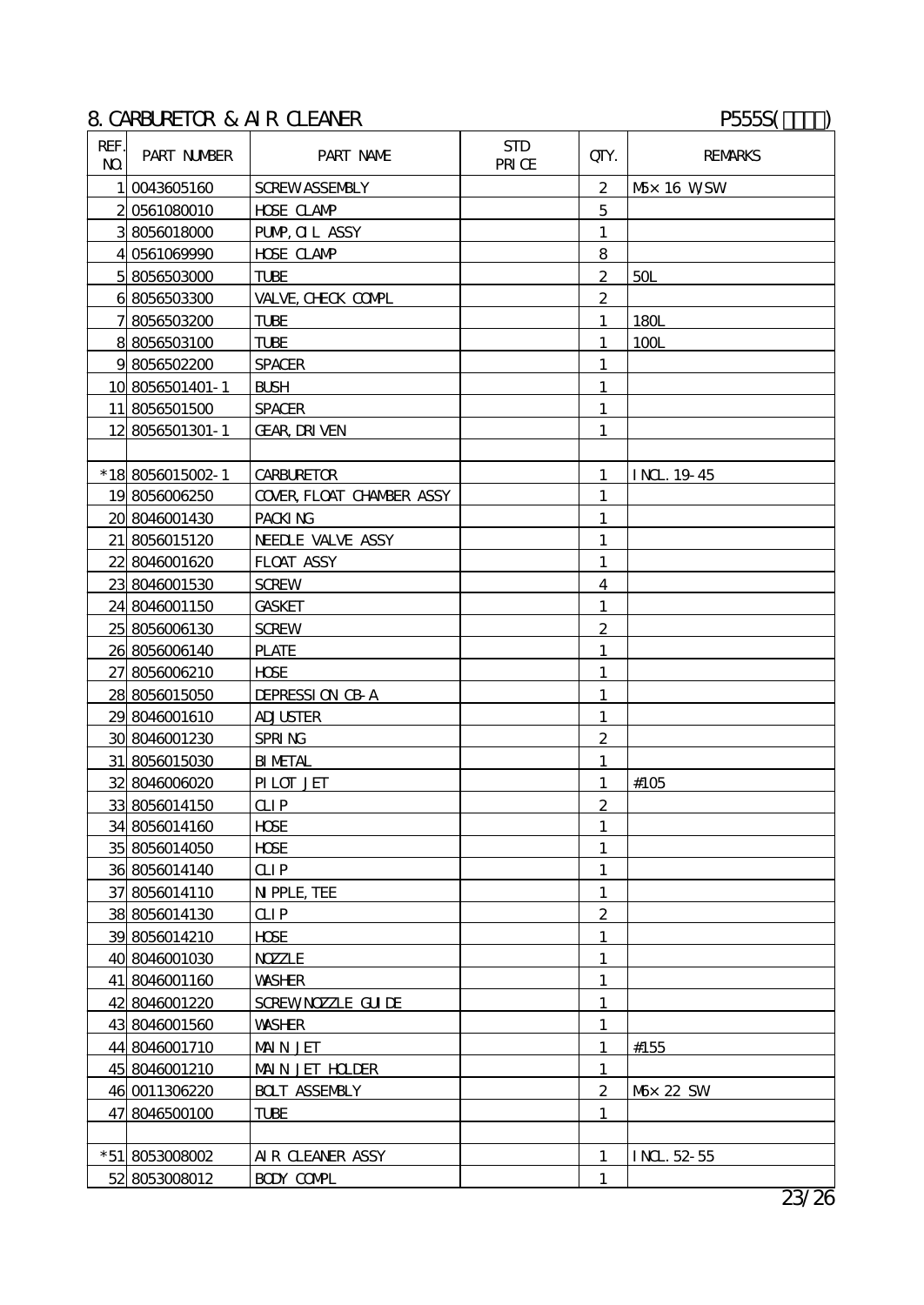## 8. CARBURETOR & AIR CLEANER P555S( $\qquad$ )

| REF.<br>$\mathbf{M}$ | <b>PART NUMBER</b> | PART NAME               | <b>STD</b><br>PRI CE | QIY.             | <b>REMARKS</b>       |
|----------------------|--------------------|-------------------------|----------------------|------------------|----------------------|
|                      | 53 8053008021      | <b>ELEMENT COMPL</b>    |                      | $\mathbf{1}$     |                      |
|                      | 54 8053008031      | <b>DUST PAN COMPL</b>   |                      | $\mathbf{1}$     |                      |
|                      | 55 8053008041      | <b>WNG BOLT SET</b>     |                      | $\mathbf{1}$     |                      |
|                      | 56 8053010000      | <b>HDSE CLAMP</b>       |                      | 1                |                      |
|                      | 57 8053500701      | <b>CHAMBER, I NTAKE</b> |                      | $\mathbf{1}$     |                      |
|                      | 58 6629503400      | <b>HDE CLAMP</b>        |                      | $\mathbf{1}$     |                      |
|                      | 59 5506500200      | <b>DAMPER</b>           |                      | $\boldsymbol{2}$ |                      |
|                      | 60 8511503600-1    | PACKING                 |                      | $\boldsymbol{2}$ |                      |
|                      | 61 0230069710      | <b>SPACER</b>           |                      | $\overline{2}$   |                      |
|                      | 62 0031206000      | <b>WASHER</b>           |                      | $\overline{2}$   |                      |
|                      | 63 0011306250      | <b>BOLT ASSEMBLY</b>    |                      | 1                | M <sub>D</sub> 25 SW |
|                      |                    |                         |                      |                  |                      |
|                      | 65 0011306250      | <b>BOLT ASSEMBLY</b>    |                      | $\mathbf{1}$     | M <sub>b</sub> 25 SW |
|                      | 66 1507520103      | <b>CLAMP</b>            |                      | $\mathbf{1}$     |                      |
|                      | 67 8515501900      | STAY, DRAIN             |                      | $\mathbf{1}$     |                      |
|                      | 68 8056013000      | DRAIN VALVE ASSY        |                      | $\mathbf{1}$     |                      |
|                      | 69 8056501701      | <b>TUBE</b>             |                      | $\boldsymbol{2}$ | 240L                 |
|                      | 70 0043604200      | <b>SCREWASSEMBLY</b>    |                      | $\boldsymbol{2}$ | $M \times 20$ WSW    |
|                      | *718516013000-1    | <b>BOTTLE ASSY</b>      |                      | $\mathbf{1}$     | <b>INL.72</b>        |
|                      | 72 8516501201      | CAP, BOITLE             |                      | 1                |                      |
|                      | 73 8516501300      | <b>GUARD</b>            |                      | $\boldsymbol{2}$ |                      |
|                      | 74 8519504500      | LABEL, OL LEVEL         |                      | $\mathbf{1}$     |                      |
|                      | 75 8056500802      | <b>STAY</b>             |                      | $\mathbf{2}$     |                      |
|                      | 76 0241019990      | <b>GROMMET</b>          |                      | $\boldsymbol{2}$ |                      |
|                      | 77 0011306120      | <b>BOLT ASSY</b>        |                      | $\boldsymbol{2}$ | M <sub>b</sub> 12 SW |
|                      | 78 8056012000      | CAP, OL TANK ASSY       |                      | $\mathbf{1}$     |                      |
|                      | 79 8518501100 1    | SENSOR OIL COMPL        |                      | $\mathbf{1}$     |                      |
|                      | 80 0563000020      | <b>WRE BAND</b>         |                      | $\mathbf{1}$     |                      |
|                      | 81 8056016000      | TUBE COMPL              |                      | $\mathbf{1}$     |                      |
|                      | 82 8056502000      | <b>GROMMET</b>          |                      | $\mathbf 1$      |                      |
|                      | 83 6823500700      | <b>FILTER</b>           |                      | $\mathbf{1}$     |                      |
|                      | 84 8056500700      | TANK, <b>QL</b>         |                      | $\mathbf{1}$     |                      |
|                      |                    |                         |                      |                  |                      |
|                      |                    |                         |                      |                  |                      |
|                      |                    |                         |                      |                  |                      |
|                      |                    |                         |                      |                  |                      |
|                      |                    |                         |                      |                  |                      |
|                      |                    |                         |                      |                  |                      |
|                      |                    |                         |                      |                  |                      |
|                      |                    |                         |                      |                  |                      |
|                      |                    |                         |                      |                  |                      |
|                      |                    |                         |                      |                  |                      |
|                      |                    |                         |                      |                  |                      |
|                      |                    |                         |                      |                  |                      |
|                      |                    |                         |                      |                  |                      |
|                      |                    |                         |                      |                  |                      |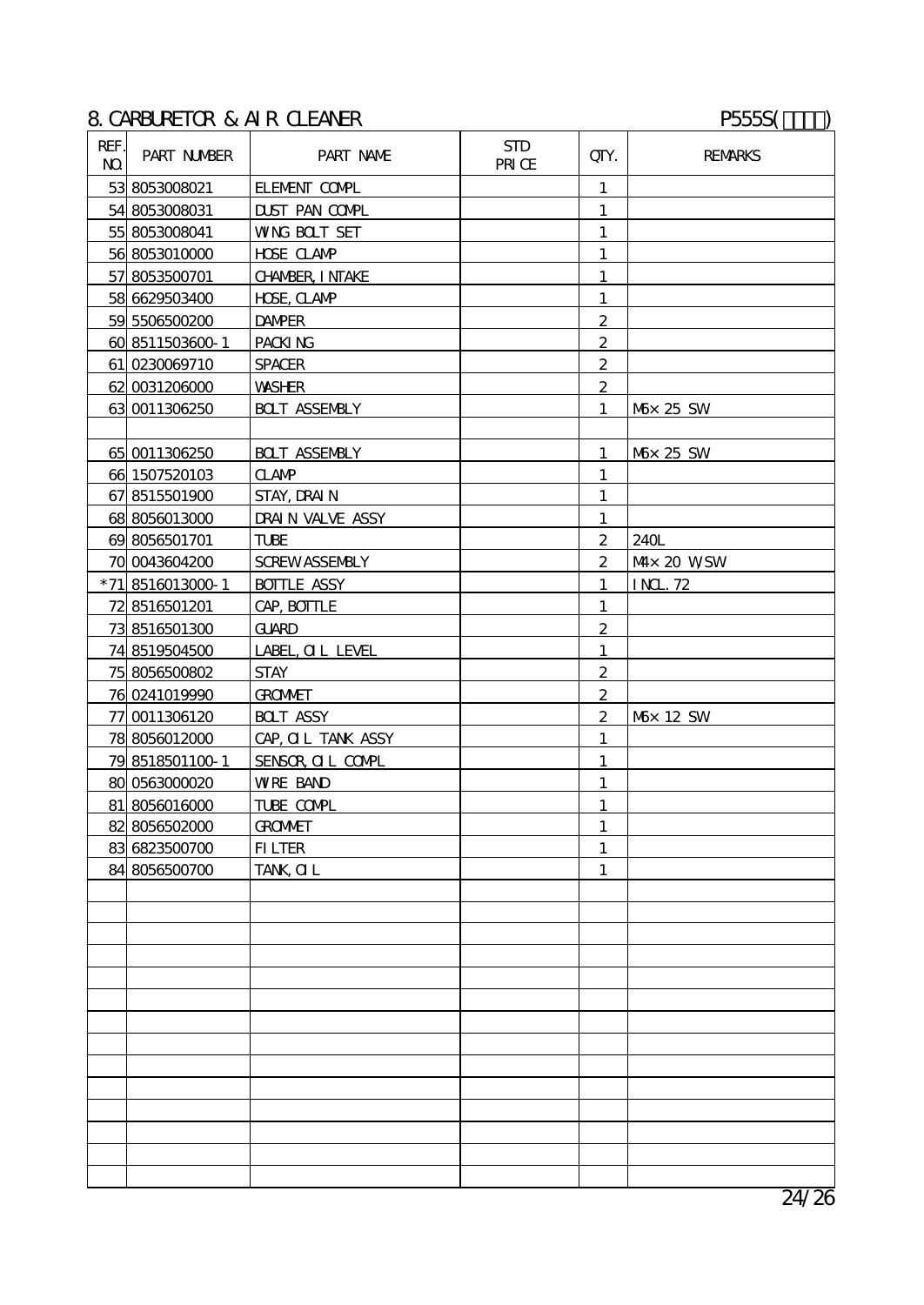